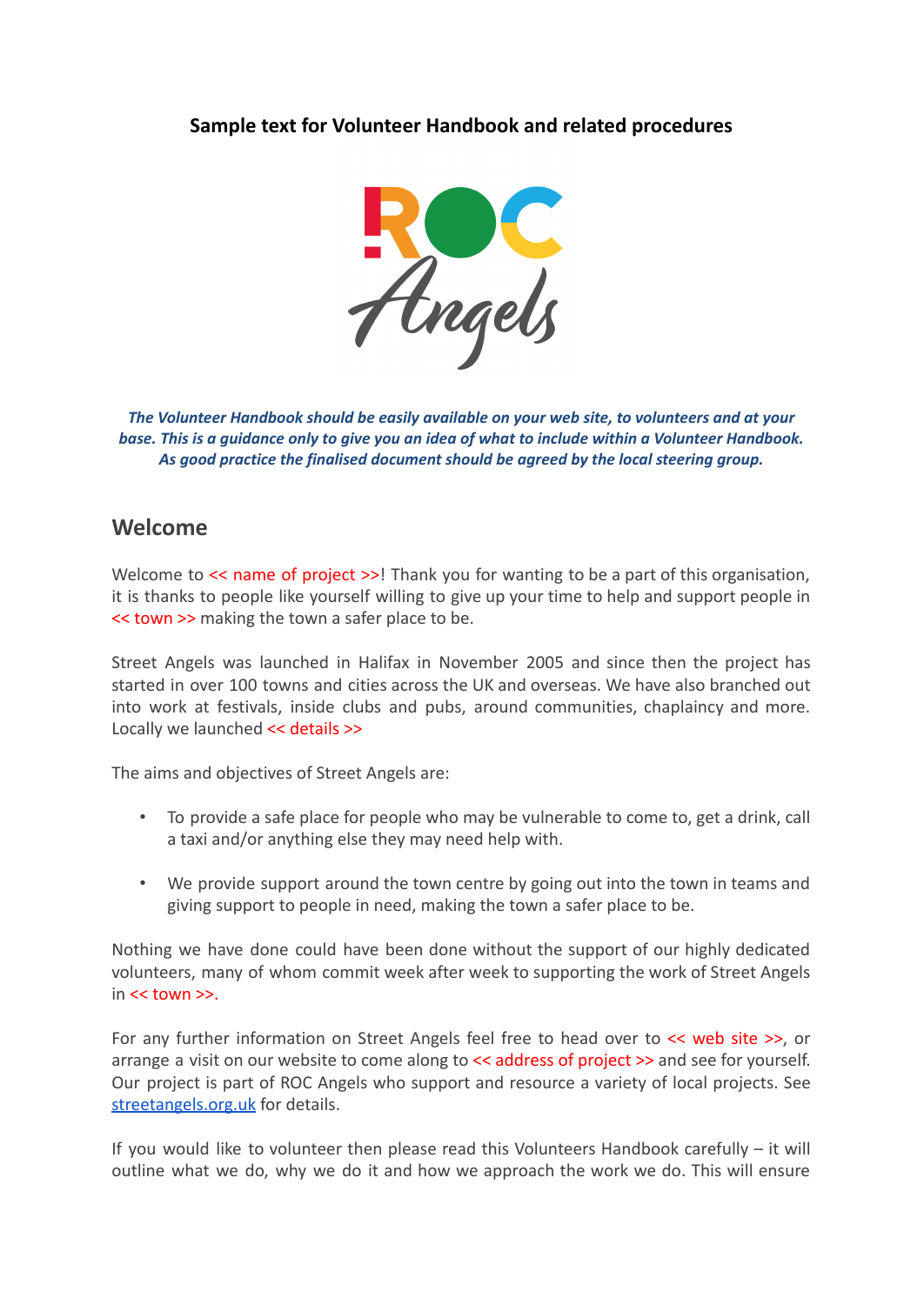that all that is done whilst volunteering is done in the safest and most professional way. Volunteers are the foundation of << town >> Street Angels << may be good to include a local quote >>

# **Street Angels Job Description and Skills Needed**

- Street Angels agree to adhere to the advice given on the following pages of the Volunteer Handbook. This is vital to the on-going professional role that << name of project >> provide.
- A wide range of tasks will need to be undertaken. Within the Cafe visitors need to be greeted with care and respect. Drinks will be offered as appropriate. Everyone is expected to work as a team, and not leave jobs to just one or two others. Washing up, cleaning surfaces, emptying bins, sweeping and mopping are all integral to ensuring that the cafe runs smoothly. On the street you are expected to act with professionalism, treat everyone we meet with patience, tolerance and respect and ensure all members of the Street Angel teams are safe. Roles on the street include talking to people, assisting people who have become vulnerable, picking up bottles and placing them in the bin and observing from a safe distance any crimes or acts of aggression which may be taking place.
- Street Angels are expected to treat others and what they say with respect. Other team members need to be listened to and advice taken (e.g. if a team member is uncomfortable being involved in any given situation this should be respected and acted upon). At Street Angels we recognise that different people have different boundaries. Street Angels should never endanger themselves or any member of their team. For guidance on any of these things whilst out you can speak with your team leader or speak to the Project Coordinator for any advice or guidance.
- Street Angels use Nightlink Radios and these are an important part of the work we do, before you can use these radios you will be put through training on how to correctly use them, if you do not wish to use them however do not worry. The radio system must not be used for anything other than 'official business'. Once you have signed out a radio it becomes your responsibility, so ensure you don't leave the radio unattended. If a radio goes missing in your care you are responsible for any costs incurred in re-setting the town centre radio network (approx £2000).
- Above all Street Angels is fun! Volunteers are encouraged to enjoy themselves and recognise what an important contribution they are making to << town >>.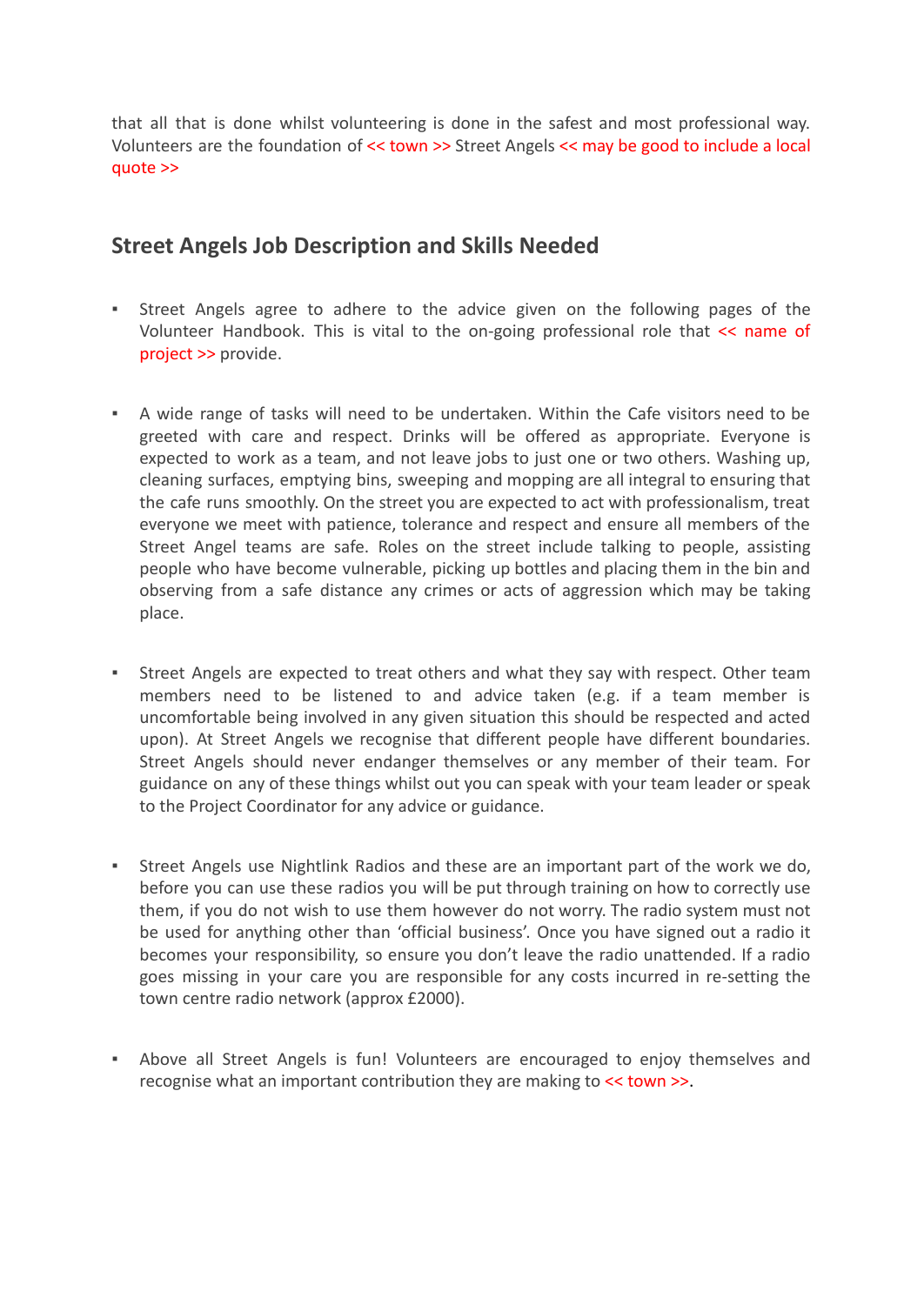# **Street Angels Policies and Procedures**

These are guidelines for all volunteers of << project >>. They need to be read and understood by each volunteer. If you have any questions feel free to contact your project coordinator at << email / phone contact >> or ask your team leader.

- A minimum of three volunteers are to be in the cafe / safe place at all times. Teams should be a mix of male and female whether on the streets or in the cafe. On the streets we work in teams of three minimum or five maximum. If someone joins a team as an observer they are not counted as a part of the numbers. We try not to leave the cafe unmanned, however if this is needed the cafe is to be locked and a sign to be displayed. DBS clearance must be held by volunteers, this will be arranged for you (cost met by the Street Angels) if/when you become a volunteer.
- **EXECT:** Street Angels are not to be involved in any violent incident. Distance should be kept at all times, you may observe and make notes of the incident however you are not to get involved. Be sure to use your night life radio to let CCTV know where the incident is occurring and if required contact the emergency services.
- Never put yourself in a vulnerable position such as giving lifts home or to the hospital. As a Street Angel when faced with conflict you are expected to walk away- watch your back as you are leaving and be sure to look out for the other members of your team.
- All incidents witnessed or involving our volunteers must be recorded on the computer in the cafe. Give all the important details but do not give any names of those involved. This report is to protect volunteers from any future come back and ensure that any questions regarding an incident involving volunteers can be answered. Police may occasionally take statements about incidents witnessed- if this leads to court attending this will be a personal choice.
- There is a radio link to CCTV which also links to door security staff, nightclub managers and police (though this is limited). We need to sign on (our call is 'Street Angels') before we start and sign off - all Street Angels must be back at the base before signing off. More guidance on radio use will be given later.
- << name of project >> can be contacted through << name and phone >>
- Street Angels should find out as much information as they can about any given incident in order to work out what their next logical step should be. For example if the person has been raped you should first find out if they wish to report the incident to the police, if they do you should recommend that they do not have a drink or use the toilet as it will destroy any DNA evidence (See Sexual Assault Guidelines).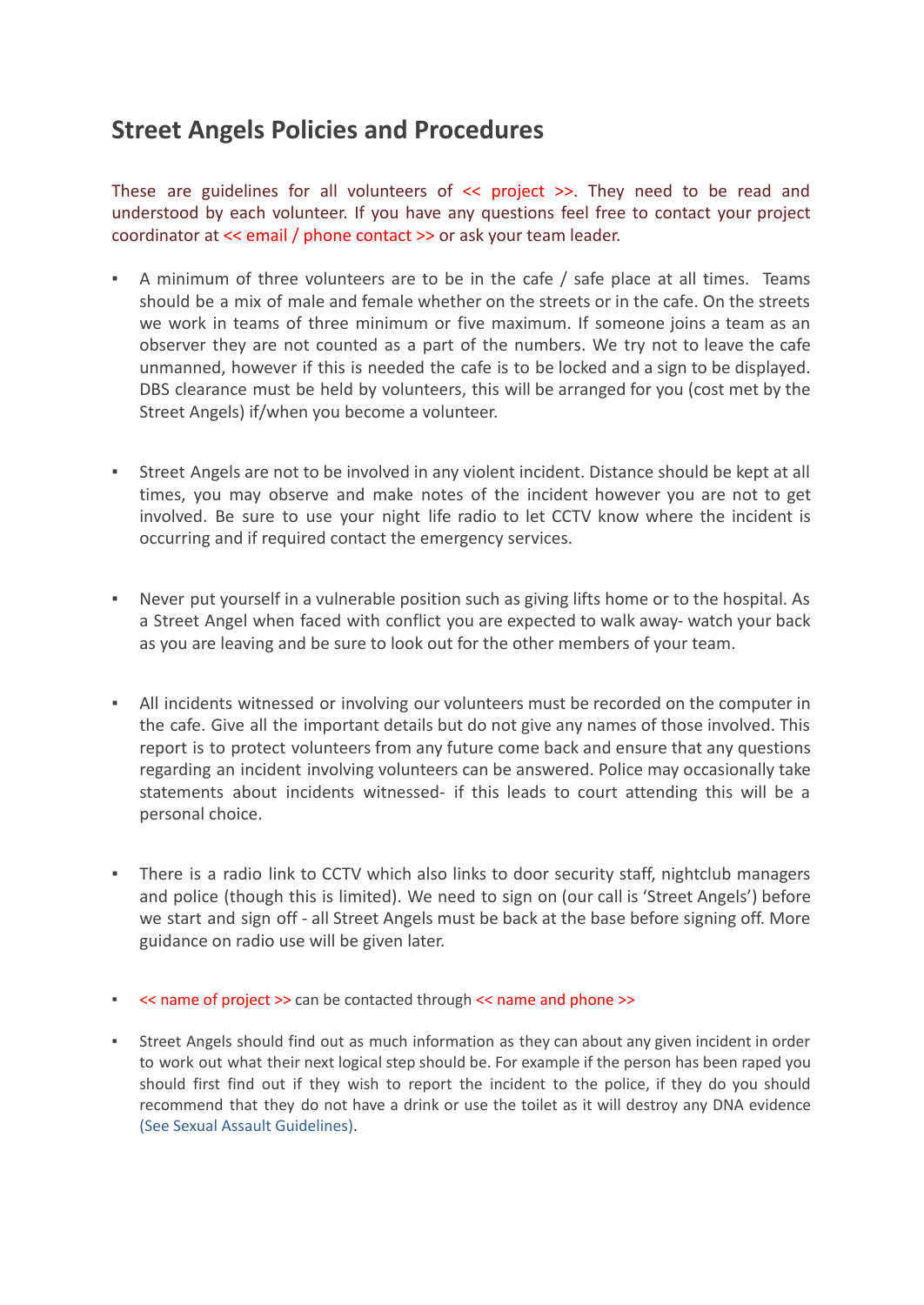- There are limited funds available for taxis/bus fares for those in desperate need to get home. Ensure that a receipt is written out by the driver which contains the destination and the cost, and pass this onto the project coordinator.
- Although funds are available some people are not eligible. These are generally people known to Street Angels who have misused funds in the past. Teams should let one another know who these people are.
- We are to respect the café and contents. This means the café is to be left clean and tidy at the end of each weekend. As well as the Street Angels base the café is also a business during the week so we must see that all relevant standards are upheld.
- You are not permitted to visit other Street Angel projects unless authorised. If you wish to visit another project speak with your project coordinator and they will pass on your request and get back to you.
- We show respect to all, we care for those in need of our help and we do so without judgement. Street Angels is a Christian charity although we welcome anyone as long as they are respectful of our Christian ethos. Evenings begin with prayer and reflection and volunteers may throughout the night discuss their faith, however we do not force this upon others.
- Phones are not to be used whilst on patrol. People using their phones can look unprofessional and this can lead to complaints. Often whilst on patrol volunteers need to be aware of their surroundings both for themselves and for their team mates. There are however many opportunities for volunteers to use their phones back at the base, and if you are expecting an urgent call just let the project coordinator or team leader know.
- Photographs should not be taken with those you help as we often support people in vulnerable situations. If you wish to take photographs of other team members please ask permission before you do. Often members of the public will request photos with you which is down to your / team members discretion. We recognise social media is a great way to spread the message of what Street Angels do.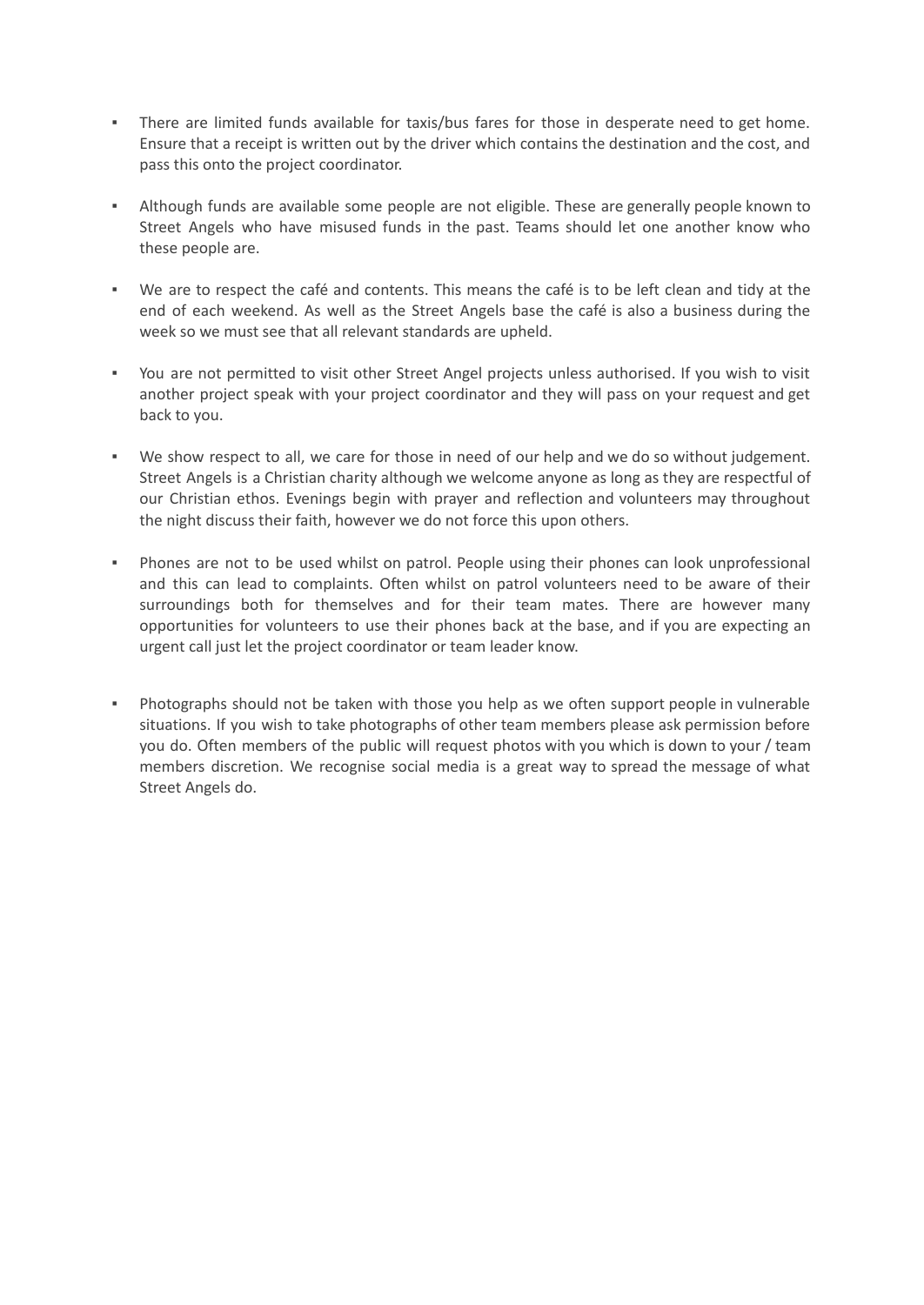# **Nightlife Radio Users Guide**

If you hire radios locally then they will have guidelines for use and those should be included. This is for guidance if using your own radios.

When the radio is not in use it must be placed in a secure area out of sight. Radios must not be left in areas where customers can listen in (in the café 2 Street Angels need to have the radios and relay information as appropriate)

On the streets radios must be kept in the inside pocket and used only as appropriate.

Using the radio for the first time can be quite an unnerving experience, the best way of getting over this is to relax, take a deep breath, talk slowly and clearly.

When using the radio always hold it about 6" away from your face - this will ensure that the message you are transmitting will not be distorted.

When passing a message ensure the talk button is pressed in for at least 1 second before talking. Use your call sign first ( $\lt\lt$  call sign  $\gt$ ) and the call sign of the business you are contacting. Once you have received a response pass your message keeping it clear and as precise as possible. Always try and reply back with the word "received".

The more information you pass the easier it will be for others to respond to you and for them to identify people.

All messages must be relevant - non relevant messages could prevent other serious messages from getting through. Street Angels must not respond to calls over the radio to attend any incident of an unsafe nature or attend other premises to provide First Aid.

Do look after the radio - a lost or misused radio can result in potentially dangerous situations.

The radio is not a direct link to police and these may need to be called on a mobile / café phone.

Please remember to sign on and sign off at the start / end of each night.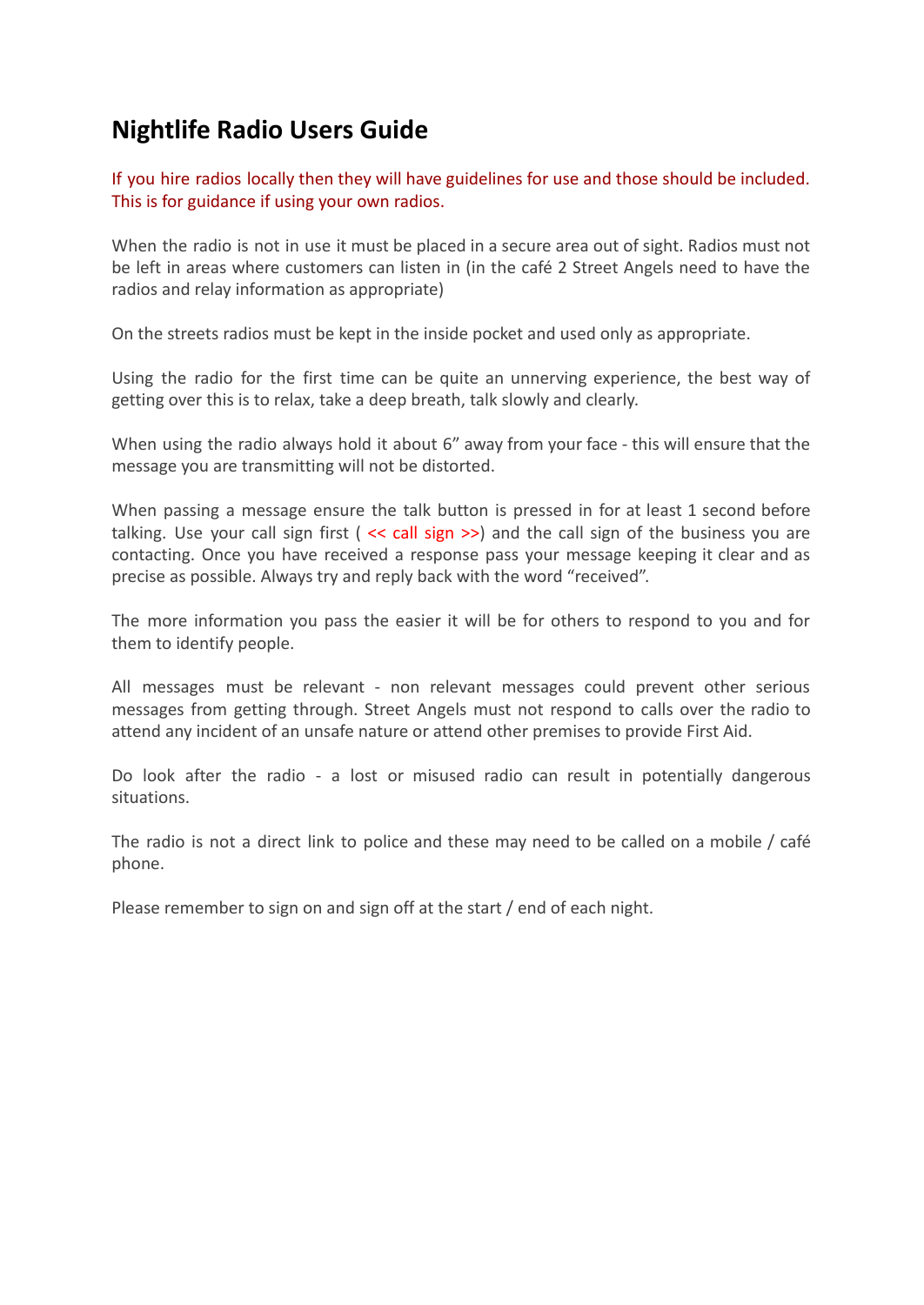# **Conflict Training Overview**

This is from training provided by West Yorkshire Police (the full day training is recommended).

There is a need to recognise that different agencies work under different policies and procedures, as we are not police or SIA Security, we need to adhere to Street Angels conflict policy.

Physical and verbal assaults are equally damaging therefore Street Angels need to report any assault (physical or verbal) they are victim to whilst on duty. If you are affected in any way, discuss it with other Street Angels, take time out, and ask for on-going support if needed.

It is a greater advantage to be a good witness than being involved.

People will watch how we behave - need to be professional and trained. One disrespectful comment after an incident can ruin all our work.

Our attitude must be positive - as this will affect the behaviour of others. Body Language makes up 55% of communication; tone of how you speak 38%; and words spoken 7% attitude (reflected by body language) is key.

How we stand is important - hands must be above your waist with hands clasped in front of you, as though praying. This will enable you to quickly move your arm into a self defence movement to block an attack. Please keep your arms open and not folded in front of you as this communicates a willingness to fight. When stationary keep your body facing sideways, supported by one leg which is sideways behind your body. This will stop you from being pushed backwards onto the ground by your attacker. This will also prepare you better to walk or run away from your attacker.

Remember, the person standing in front of you may not be the person who attacks you. Therefore Street Angels must remember to protect themselves and the surrounding area.. Always keep your path out clear - don't fight flight! Keep an eye on people who act aggressively towards you. The best form of self defence is to get away.

Street Angels need to recognise the different forms of violence i.e. grabbing / pushing; punching / slapping; kicking; weapons displayed / used. While on patrol,

Angels must judge effectively the levels of violence as some seemingly violent behaviour could just be horse play, while other forms of aggression could result in the death of the victim.

Common Law says "a person has a right to defend themselves from attack... Only reasonable force to be used to repel attack".

To ensure that the personal space of the other person is kept is important - if we get too close they may feel threatened. You only get within 18" of people we love or want to kill! Personal space varies from person to person.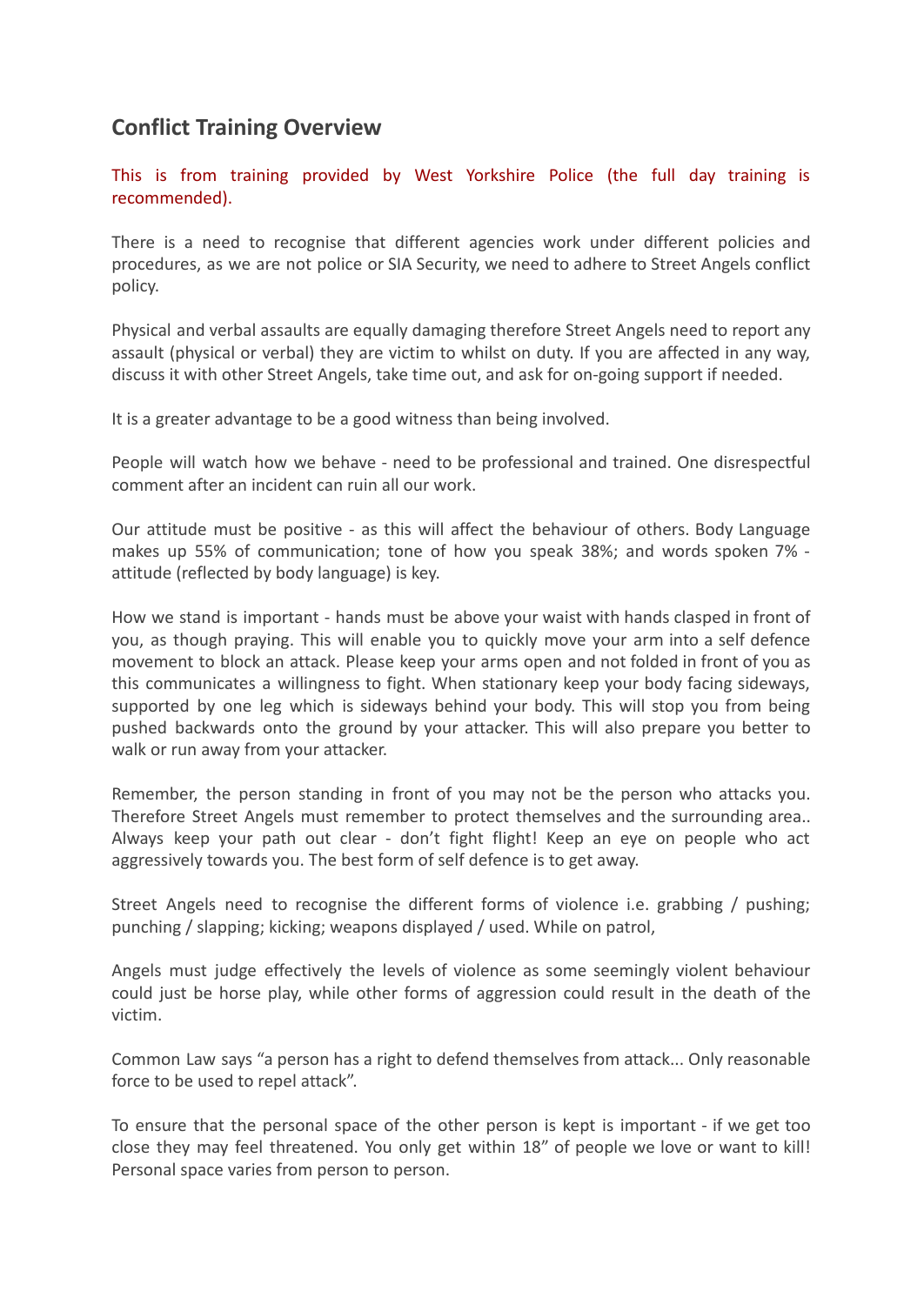Recognise warning signs - if any of one of these happens we should begin to move away: prolonged eye contact; facial colour darkens; standing tall / head back; ground kicking; large movements; accelerated breathing; non-verbal adapter.

When the behaviour progresses to danger signs we should get out quick: fist clenching: facial colour pales; lips tighten over teeth; eyebrows / chin drop; hands above waist; shoulders tense and stance changes; target acquisition glances; body lowers.

Use natural barriers or create barriers when you see warning / danger signs. Personal Attack Alarms need to be at ready. Establish a position away from any fights / action. Get out!

We need to keep ourselves safe, watch out for other Street Angels, and listen to advice of others especially if the attack is towards you. As Street Angels never stand your ground or aim to win an argument - to move away is the best course of action! Keep these guidelines in mind and don't let personal attitude affect your work...

# **Sexual Assault Guidelines**

When we come across someone who says they are a victim of sexual assault what the victim says is true - this must be our starting point. We need to treat the person with understanding and ensure their comfort and well-being. It is good practice to let them speak to a person of the same gender. The victim can be either male or female - treat both with the same respect.

Street Angels need to contact the police straight away (check with the person this is ok with them). To protect evidence we need to encourage the victim to refrain from washing, changing clothing or visiting the toilet - though we can not stop them. If the assault involved oral sex then encourage the victim to refrain from drinking and clearing out the mouth as this too could destroy evidence.

Leave questions to the police - do not ask leading questions, take in depth notes of any conversations that take place with Street Angels (you will need to ask the person's permission) as this can be used as evidence.

#### **Rape Crisis England & Wales - 0808 802 9999**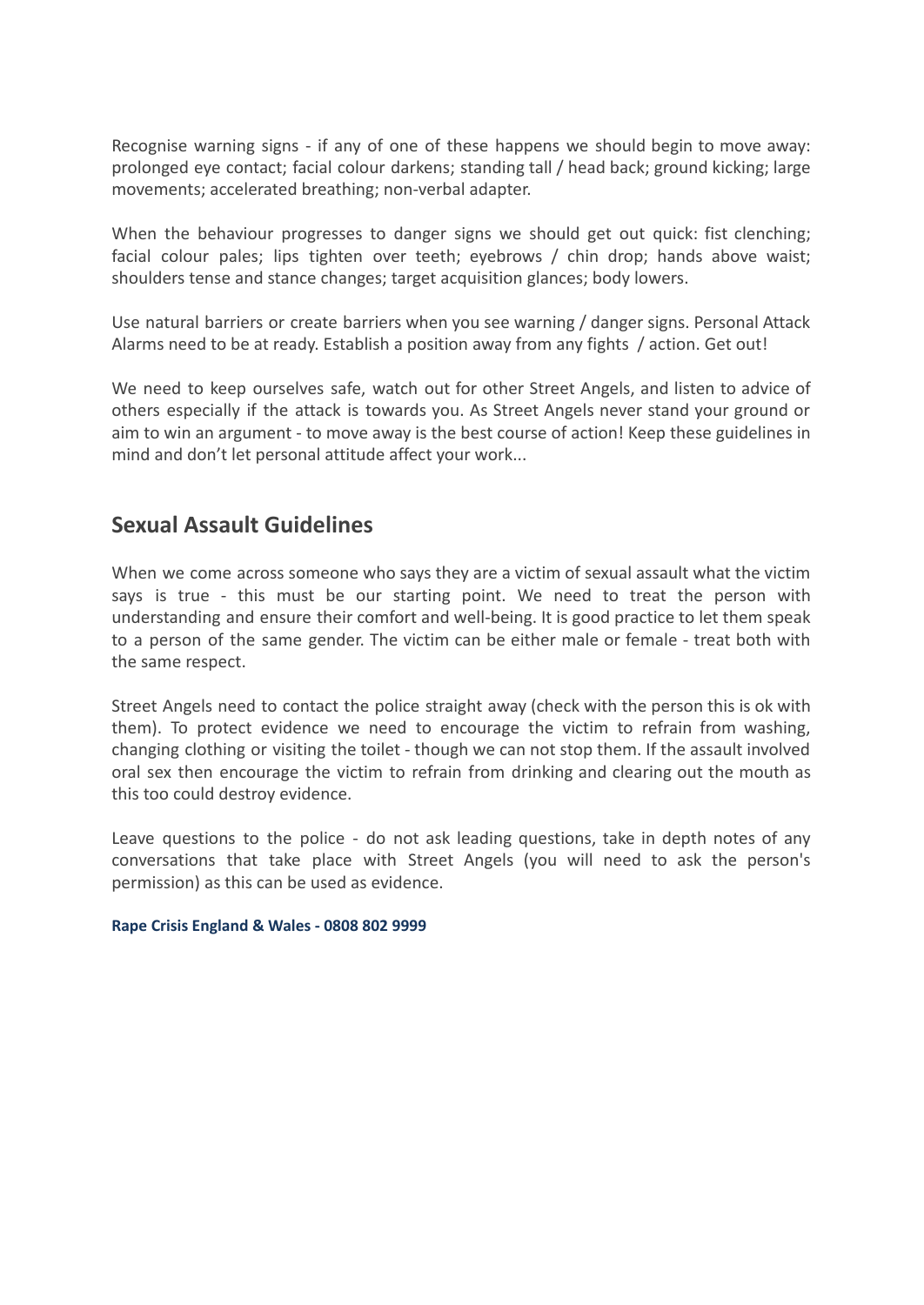# **Health and Safety Rules and Procedures**

The following rules are for your safety and apply to all Street Angels

Yellow Jackets - When on patrol Street Angel Jackets or vests must be worn. This is both so as to identify you to members of the public, and so that we can easily see each other. Please do not wear Street Angel jackets away from Street Angels.

Radios - At least one, ideally two people with radios to be left in the Café at all times with ear pieces in and information related as relevant. Each Patrol Group to take at least one, preferably two radios. This allows for ease of access to a radio if necessary, even if the group gets split up.

Possible Exposure to Blood & / or Body Fluids - Always wear gloves (even when picking up bottles from the street), and dispose of them securely. Any accidental exposure to be washed with Anti-bacterial / disinfectant type hand wash.

Records - Record all incidents on the PC. Record all injuries to Street Angels or other Volunteers on the incident log as well and inform and in the Accident Book. This is a requirement under Health and Safety Executive rules.

Sharps - Any injury, no matter how small, if caused by exposure to Sharps (Needles, knives, etc.) must be recorded in the Accident Report book and should be referred to a Doctor as soon as possible.

Fire - Do not prop fire doors open with anything, especially the fire extinguisher. Ensure you are aware of where the Fire Alarm-points, Extinguishers, etc. are. Read the notice informing you of what to do in case of fire.

Smoking - No Smoking in the Café or at the Café door at any time. This applies both to volunteers and to visitors. Smoke detectors are fitted and will be set off by the smoke.

Alcohol - No volunteers are to drink alcoholic beverages during their time on duty, and must not be under the influence of alcohol when on duty. No alcoholic drinks are to brought into the café by volunteers or visitors. Visitors should leave bottles, etc. outside if they wish to come in.

Drugs - No drugs will be tolerated in the café at all. Any breach at all of this rule will result in the person being asked to leave / ejected from the café.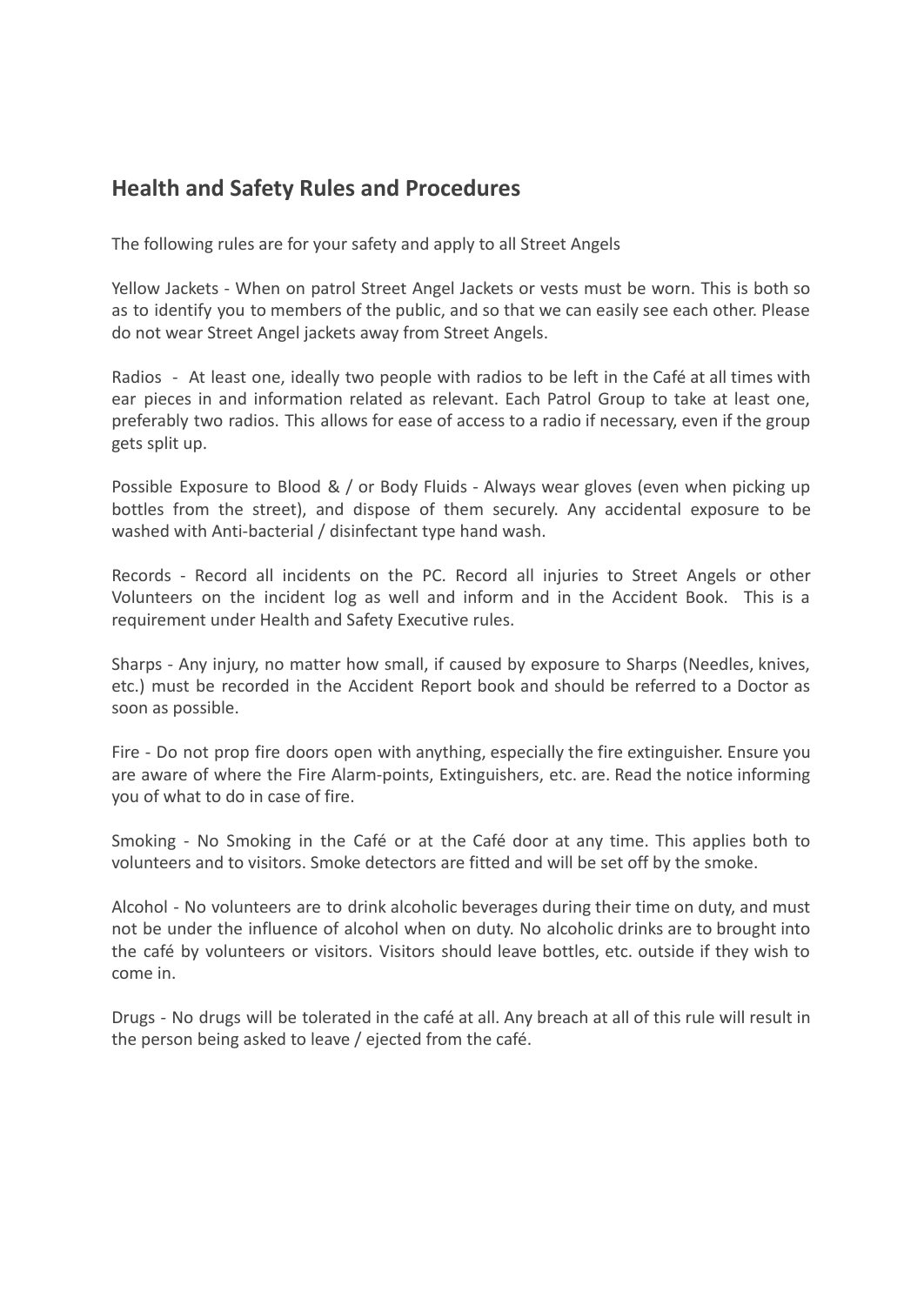# **Risk Assessment (sample):**

| <b>HAZARD</b>                                        | <b>LIKELIHOOD</b>              | <b>CONTROLLED MEASURES</b>                                                                                                                                                       | <b>CONTROLLED</b>                                                                              |
|------------------------------------------------------|--------------------------------|----------------------------------------------------------------------------------------------------------------------------------------------------------------------------------|------------------------------------------------------------------------------------------------|
| Assault                                              | Low / Serious                  | Radio /<br>persons per team and in café   handbook and on first<br>/ never on own / CCTV /<br>Police / Training / CCTV in   in Handbook and 'on job'<br>café                     | minimum of $3$ Yes - radio training in<br>use / Conflict Awareness<br>training                 |
| Infection<br>bodily<br>from<br>fluids                | Low / Serious                  | Provision of barrier gloves /<br>training / disinfectant and<br>cleansers / sharps box                                                                                           | Yes - induction training<br>on reason for use of<br>gloves                                     |
| Traffic<br>Road<br>Injury                            | Very low<br>Serious            | / Very   High viz jackets / training /<br><b>Street Angel First Aiders</b>                                                                                                       | Yes - induction training<br>on road sense                                                      |
| Allegation<br>Improper<br>actions<br>of<br>behaviour | Potentially<br>Low /<br>Costly | Training / team working / Yes - induction<br>records<br>of all<br>rules /<br>incidents for traceability /<br>CRB / volunteer recruitment   Checks<br>procedure                   | and<br>handbook<br>training<br>Appropriate<br>covers<br>$\sqrt{2}$<br>made<br>on<br>volunteers |
| Fire (in café)                                       | Low / Serious                  | Signage for information/ fire   Yes - covered by café<br>alarm / fire extinguishers                                                                                              | structures                                                                                     |
| Accidental<br>Injury                                 | Low / Low Serious              | Street Angel First Aiders / Yes - Street Angels First<br>First Aid kit suitable for size $ $ Aid trained are on the<br>mobile phone<br>of site /<br>(personal) to call ambulance | radio scheme / First Aid<br>kit in café and on street                                          |

The Health and Safety Executive site has guidance on managing risks and a sample Risk [Assessment](https://www.hse.gov.uk/simple-health-safety/risk/index.htm) [template](https://www.hse.gov.uk/simple-health-safety/risk/index.htm).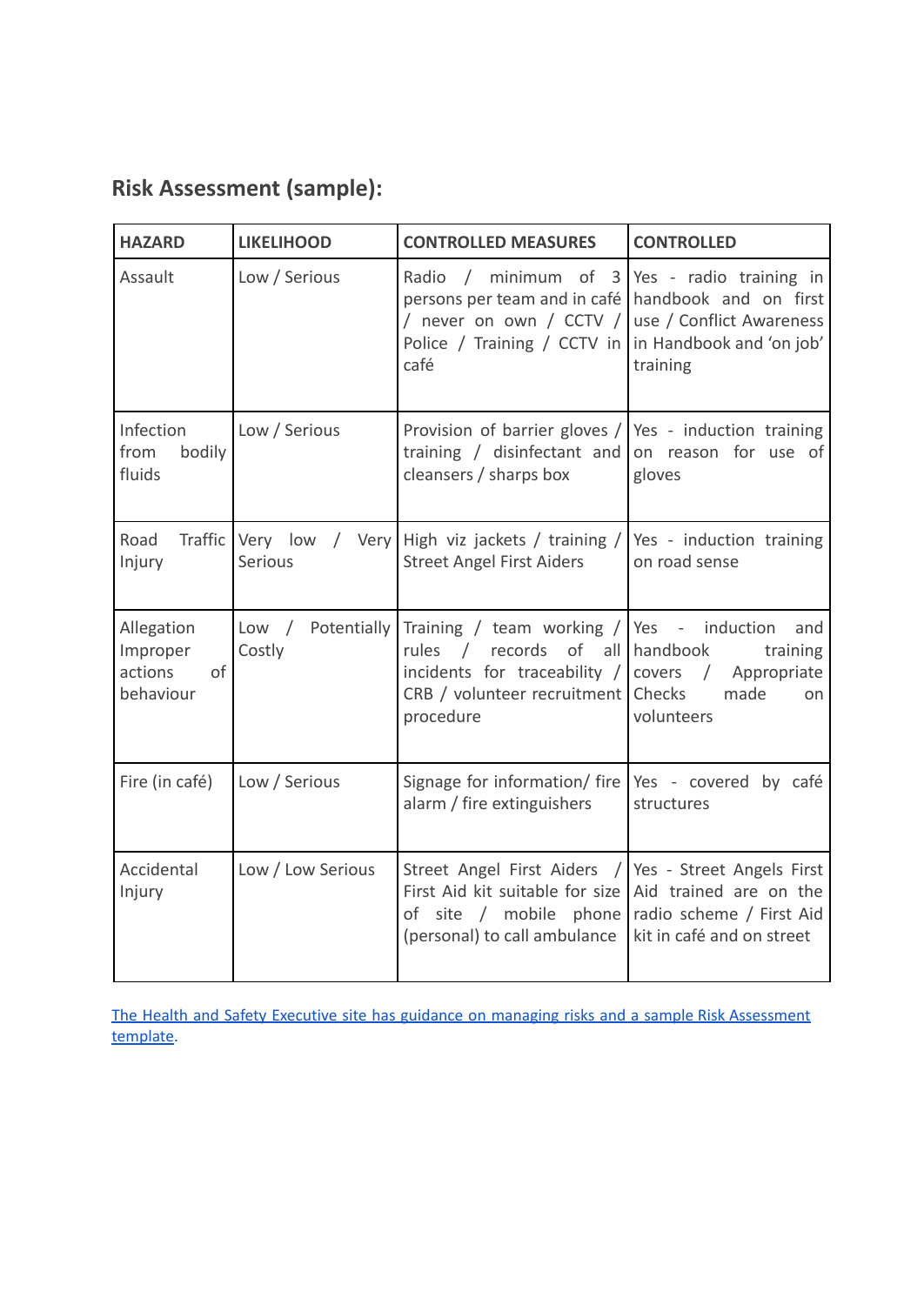# **Environmental Policy:**

<< project >> promotes and provides storage for recycling of products at the base. All Street Angels are asked to recycle as much as possible. << project >> relies on the use of the Internet for communication, publications and information sharing thus minimising the use of paper. We also encourage, where possible, car sharing between Street Angels as a means of getting to and from the base.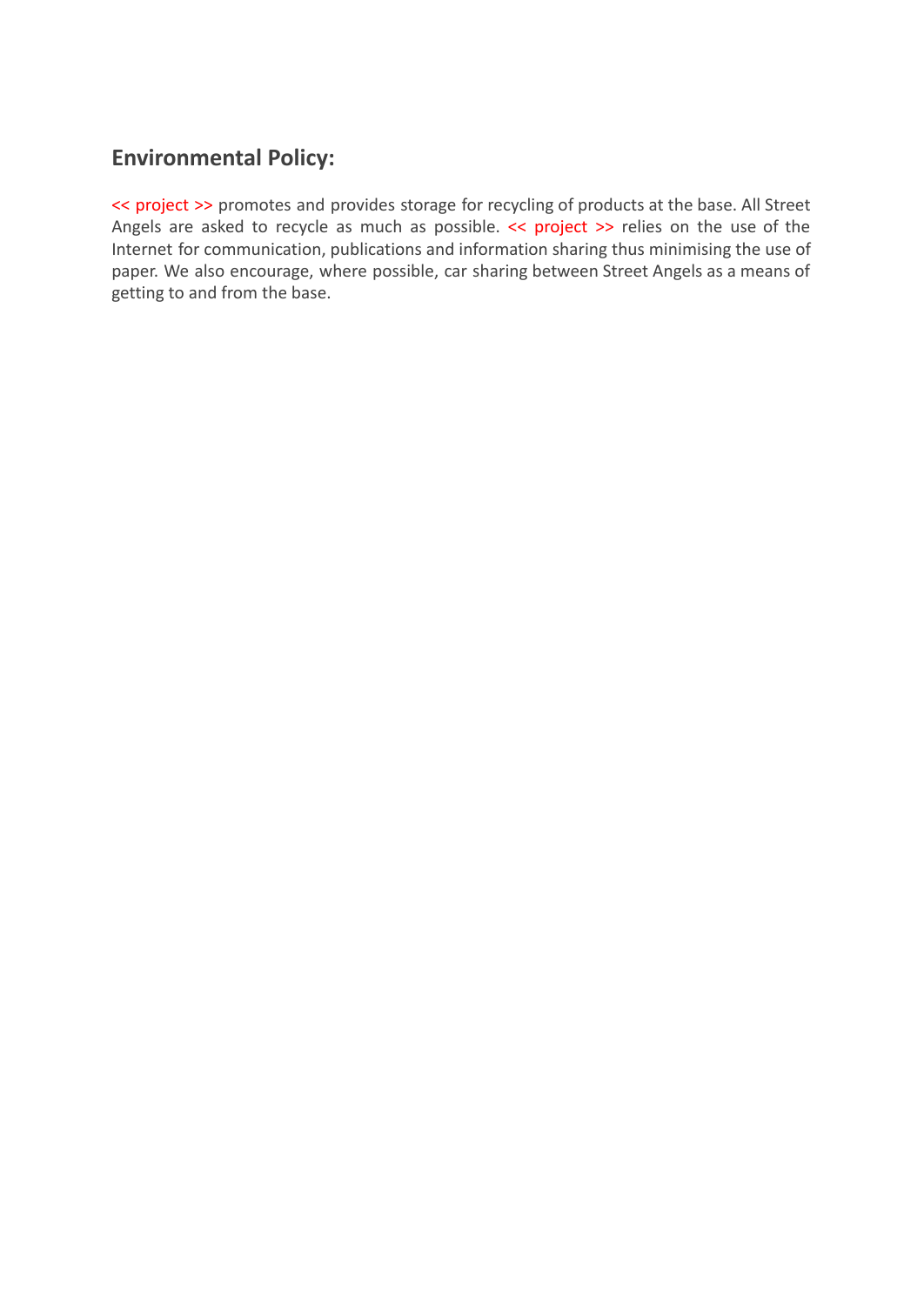# **Child Protection / Safeguarding Children, Young People and Vulnerable Adults**

A full copy of the various policies relating to this can be found on our web site and at our base. Below is a copy of the Code of Behaviour for volunteers:

#### **You must:**

treat all children, young people and vulnerable adults with respect

provide good practice that you wish others to follow

ensure there is always more than one adult present during activities with children and young people or have an at least within sight or hearing of the activity. As a minimum precaution have another adult within sight or hearing of the activity

respect the right to privacy that young people have, also encourage young people and adults to trust and feel comfortable to point out behaviour or attitudes that are disliked

remember that actions, including physical contact, towards children and young people (and vulnerable adults) can be misinterpreted, even if good intentions were behind the action

challenge unacceptable behaviour and report allegations/suspicions of abuse or harm

#### **You must not:**

have unacceptable physical or verbal contact with children and young people

be drawn into inappropriate attention-seeking behaviour / make suggestive or derogatory remarks or gestures in front of children and young people

either exaggerate or trivialise issues of abuse towards children and young people

rely on your good name or that of your organisation to protect you

take a chance when common sense, policy or practice suggests another more sensible approach

All Street Angel volunteers will need to undergo a DBS (Disclosure Barring Services) check and references taken. Street Angels will never work "one to one" with people and always in groups of at least two generally three. The above guidelines must be adhered to.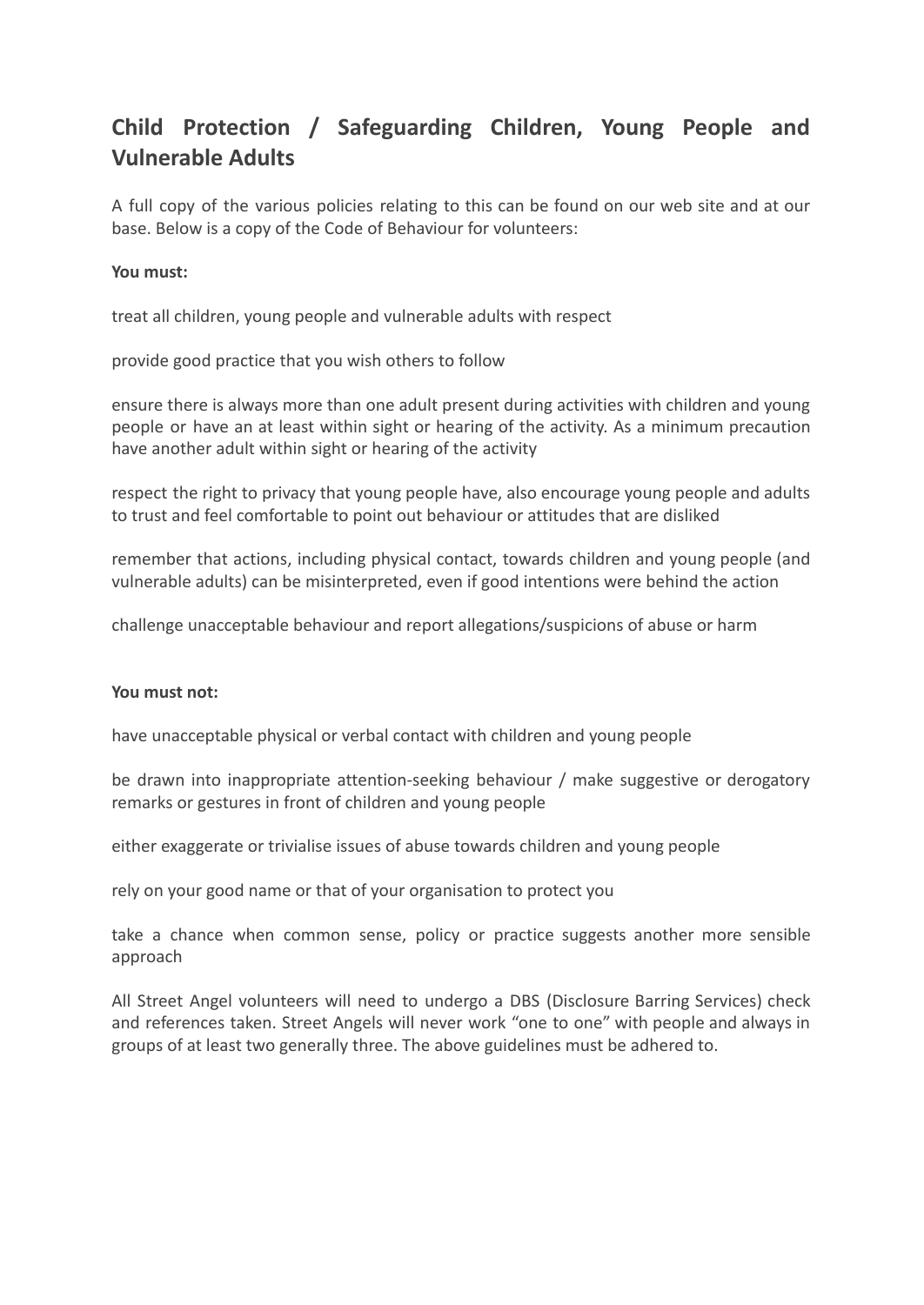# **Where We Patrol**

Street Angels operates within the town centre, there are a number of practical reasons for this and below is a map which covers the area within which we operate. If for any reason a team feels they need to go beyond this and it is safe to do so they may, but only after they have contacted the project coordinator.

One of the key reasons for this is that Street Angels are linked to the nightlife radios and CCTV beyond this map teams are outside of much of the CCTV coverage and are therefore not being watched, and if any incident was to occur there is little Street Angels could do, if you suspect something is happening outside of our operating area contact the required emergency service.

**A Volunteers Handbook may also need to include a map, list of steering group, charity details, web site, Facebook and Twitter links, logos and pictures.**

**You may also want to include a sign up form for volunteers though this may be better placed on your web site as an on-line form. The form needs to indicate that by signing up the volunteer will read and adhere to the policies and procedures of the project. Please ensure you collect information such as:**

**Name, address, email, mobile, reference, emergency contacts. All volunteers need to give permission to taking a DBS check (this will need to be arranged locally).**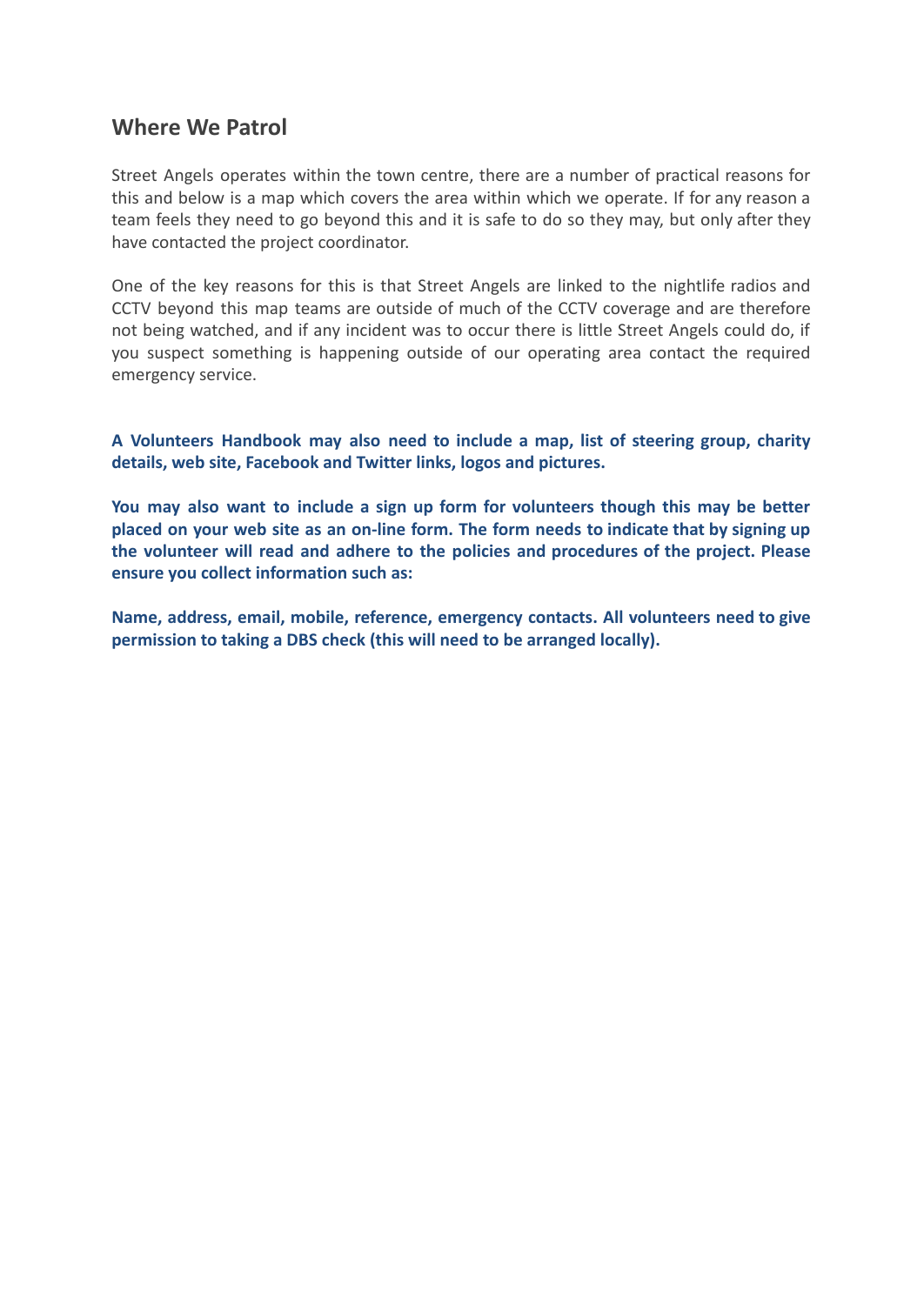**Other documents that you need to make available at your base, on your web site and to volunteers:** These should be distributed to your steering group and agreed at a meeting.

# **Child Safeguarding and Protection Policy for << name of project >>**

#### **1.0 Introduction**

#### **1.1 Why a Child Protection Policy?**

<< name of project >> have a responsibility to protect and safeguard the welfare of children and young people entrusted in their care. The need for written guidelines is important in ensuring that this is done with understanding and clarity.

#### **1.2 Aims**

The aims of this policy are to:

- Create a safe and friendly environment in which children and young people are valued and are able to fulfil their personal potential
- Ensure that children and young people know and understand that they will be listened to and supported - their welfare is paramount
- Designate a named person to be responsible for Child Protection issues throughout the organisation
- Put in place training programmes to ensure that employees and volunteers recognise symptoms of abuse and are aware of how to act on their concerns in an appropriate manner
- Have clear procedures and mechanisms for dealing with Child Protection issues
- Work with parents and all relevant agencies to ensure best practice in Child Protection

#### **2.0 Awareness of Abuse**

All employees and volunteers need to be aware of the following definitions of abuse in order to be able to deal with concerns in the appropriate manner, which may lead to informing the Child Protection Coordinator aware of concerns.

Abuse may be described as an act, or failure to act, by the person responsible for the care of the child. It may involve cruelty, exploitation or neglect.

Abuse takes many forms - below are the four categories of abuse.

- Physical injury: inflicting harm, or failing to prevent harm, to a child, or failure to prevent physical injury (or suffering) to a child, including deliberately causing ill health, poisoning, suffocation and Munchausen's syndrome by proxy.
- Neglect: the persistent or severe neglect of a child, or the failure to protect a child from exposure to any kind of danger, including cold and starvation, or extreme failure to carry out important aspects of care, including failure to provide adequate food, shelter or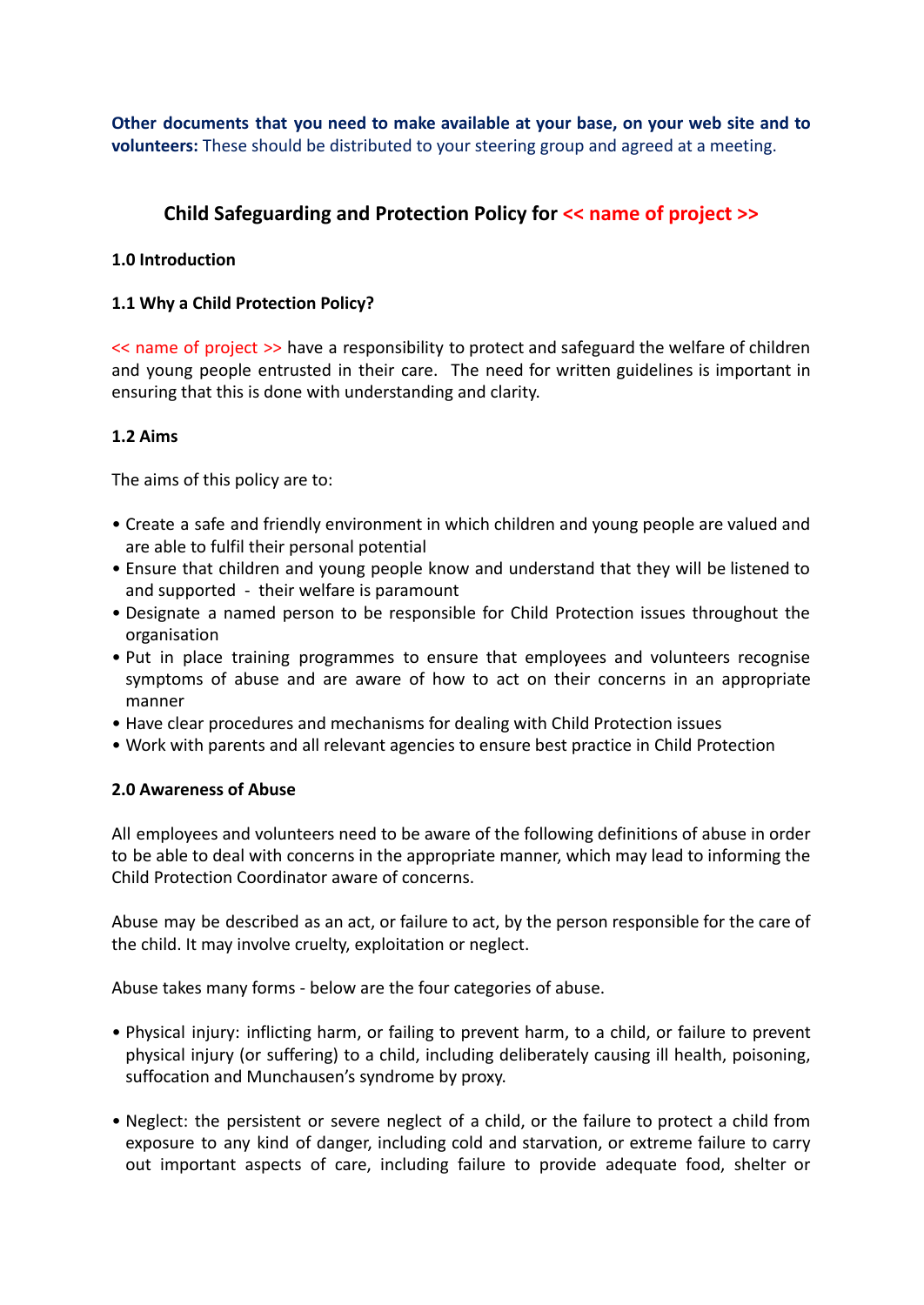clothing, resulting in the significant impairment of the child's health or development, including non-organic failure to thrive. Also includes neglect or fail to respond to child's basic emotional needs.

- Emotional abuse: actual or likely severe adverse effect on the emotional and behavioural development of the child caused by persistent or severe emotional ill treatment or rejection. All abuse involves some emotional ill treatment. This category should be used where it is the sole or main form of abuse.
- Sexual abuse: involves forcing or enticing a child to take part in sexual activities, whether or not the child is aware of what is happening. The activities may involve physical contact, including penetrative or non-penetrative acts. This may also include involving children in looking at, or production of, pornographic material, or encouraging children to behave in sexually inappropriate ways.

### **3.0 What to do if you suspect abuse or an allegation is made:**

3.1 You must report any concerns as soon as possible to the Child Protection Coordinator (details at end of policy).

3.2 You should not discuss your suspicions with any one other than the above including anyone related to the child. You should not speak to the parent until you have consulted with the Child Protection Coordinator. If unable to contact the above seek advice from Social Services or Area Child Protection Committee.

#### **3.3 In the situation of a child disclosing information to you about abuse:**

- 1. Let the individual know that you will have to pass on any information to the Child Protection Coordinator.
- 2. Allow the child to speak, but do not ask any leading questions.
- 3. If there is immediate danger to the child or young person, you may feel it necessary to contact Social Services or the Police. This must be done in consultation with the Child Protection Coordinator. If unable to contact the above seek advice from Social Services or Area Child Protection Committee.
- 4. Make a detailed written record of what was said and anything else that may be important and pass to the Child Protection Coordinator.

#### **4.0 Role of Child Protection Coordinator**

4.1 Once you have referred a child to the Child Protection Coordinator, he or she will act on the organisation's behalf in referring suspicions or allegations of neglect or abuse to the Social Services Child Protection Officer. The Child Protection Coordinator does not have to refer every suspicion to the Social Services Child Protection Officer. It is important that care is taken by the Child Protection Coordinator to ensure that he or she neither under-reacts nor over-reacts. If in doubt he or she may seek legal advice from Social Services.

The Child Protection Coordinator may share limited information on a need-to-know basis amongst the Board, carefully respecting the need for confidentiality.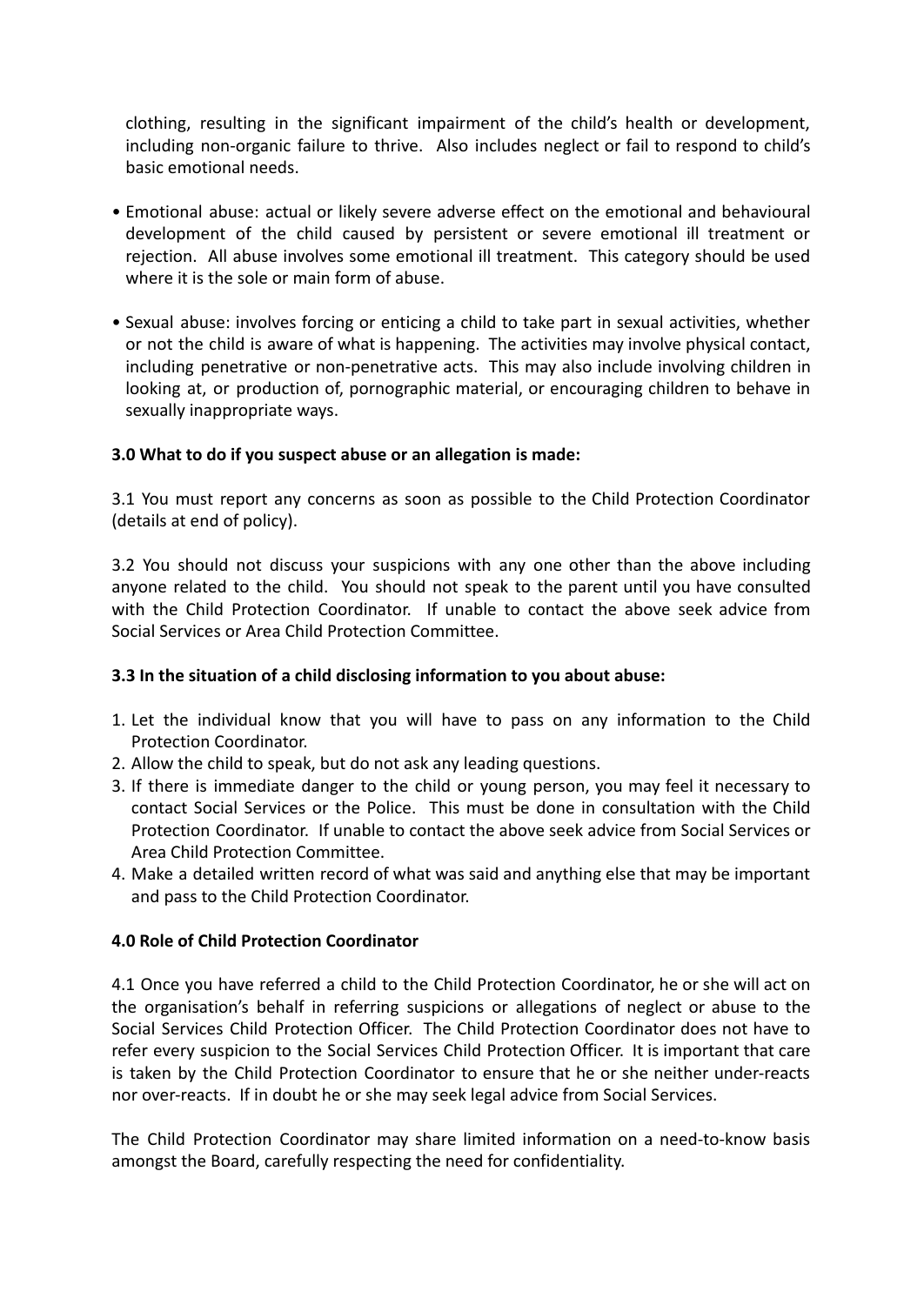Under no circumstances will the Child Protection Coordinator attempt to carry out any investigation into the allegations or suspicions of neglect or abuse; neither will he or she discuss the concerns with anyone else. The role of the Child Protection Coordinator is to collect and clarify the precise details of the allegation or suspicion and to provide this information to the statutory authorities. It is the statutory authorities' task to investigate the matter under Section 47 of the Children's Act 1989.

4.2 All prospective workers and volunteers will be asked to read this policy and sign a copy that will be kept on file.

The Child Protection Coordinator is:

Name: Position: Contact Details: Address: Telephone Number:

I confirm that I have read and understand the requirements of this policy.

| Date |
|------|

Useful telephone Numbers / websites:

Social Services Emergency Team: NSPCC: 01422 339500 / 0800 800 5000 / [www.nspcc.org.uk](http://www.nspcc.org.uk) Child-line: 0800 1111 / [www.childline.org.uk](http://www.childline.org.uk) [www.everychildmatters.gov.uk](http://www.everychildmatters.gov.uk)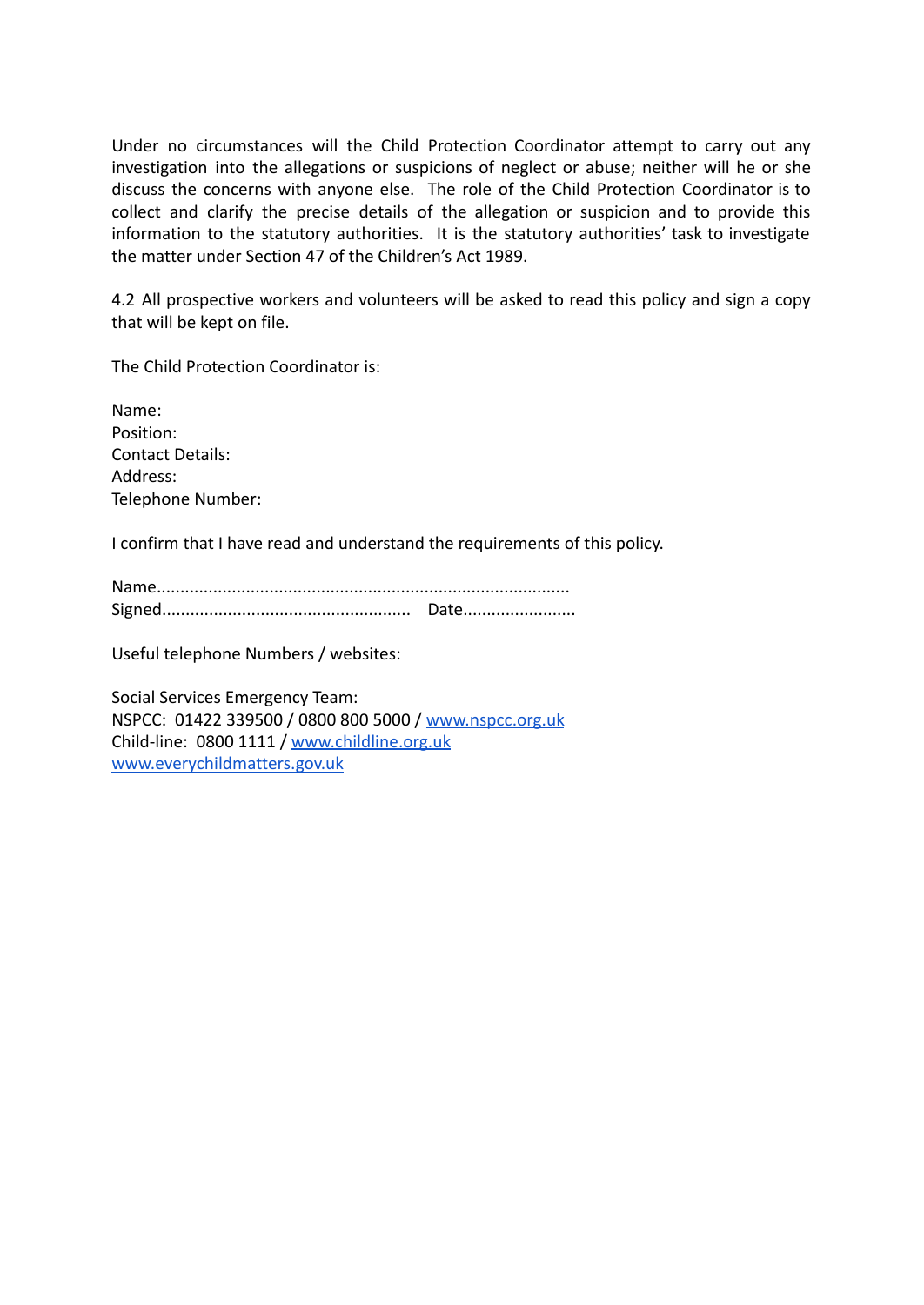# **Working with Vulnerable Adults**

#### **Purpose**

These guidelines aim to:

- Outline the  $\le$  name of project  $\ge$  ethos which underpins its work with vulnerable adults.
- Define abuse in relation to a vulnerable person.
- Identify risk factors associated with abuse.
- Establish a standard procedure to be followed when abuse is suspected or takes place.

It is important to note that protection guidelines for vulnerable adults differ significantly from those that apply to children. In particular it should be noted:

- Adults have the right to make their own decisions unless there are clear grounds to override this as a result of their lack of capacity or if a wider public interest is involved.
- The law in relation to adults offers far fewer opportunities or responsibilities in relation to intervention. The norm is clearly one of negotiation.

### **Guiding Principles**

These guidelines reflect ROC Angels / << local project >> values and beliefs:

- All individuals, no matter what their disadvantage or disability, should have the greatest possible control over their own lives.
- Individuals should be able to live as independently as they wish and be encouraged to make informed decisions about their own lifestyles, including taking risks if they choose to do so.
- Individuals have a right to express their own wishes and priorities and be personally involved in all planning for their futures. Every effort has to be made to allow individuals to say what they want in a way that is appropriate for them.
- Human and civil rights should always be made clear to the individual and be respected.
- Clients can expect that information about them or which they share with the Trust will always be treated with care and, wherever possible, with confidentiality.

### **Rights**

The clients have the following rights:

- To use our facilities and / or services without fear and free from abuse from staff, volunteers or other service users.
- To make informed choices about intimate relationships without being exposed to exploitation or sexual abuse.
- To have their money and possessions treated with respect.
- Through appropriate support and education, to make choices about their own lives.
- To be given information on the projects policies and procedures about keeping themselves safe and exercising their rights and responsibilities.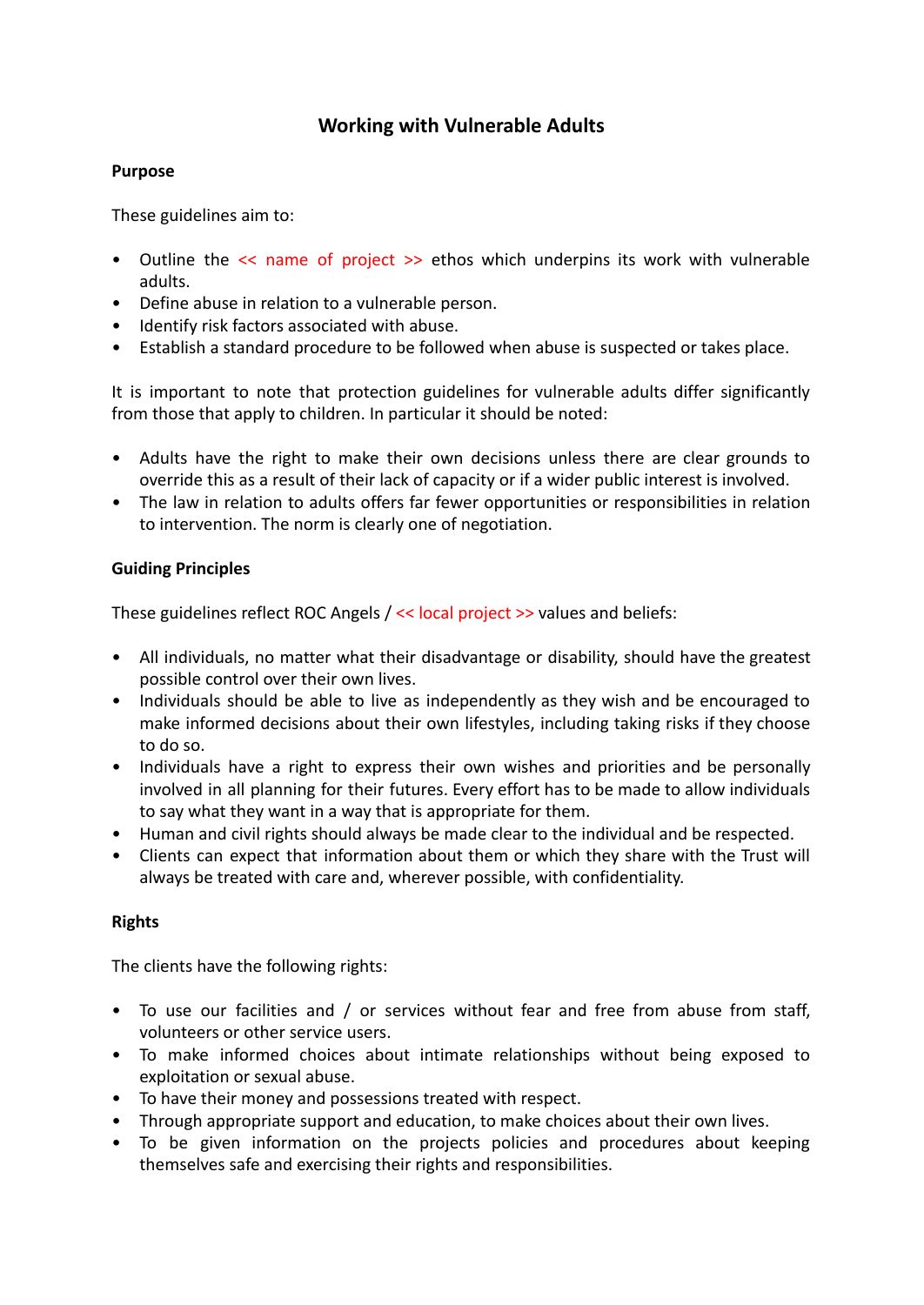- To be supported in making their own decisions about how they wish to proceed in the event of abuse and in whom they wish to confide. These wishes will only be overridden if it is considered necessary for their own safety or that of another vulnerable person.
- To receive appropriate support and practical help from the Trust in the event of them suffering abuse.

#### **Staff and volunteers have the following rights and responsibilities:**

- To report any concerns about abuse of vulnerable people who use our services.
- To be given appropriate education and training to enable them to exercise their responsibilities in relation to abuse.
- To be guided always by the individual's best interests while recognising any statutory or legal obligations.
- To be protected, in accordance with the Public Interest Disclosure Act, from any adverse consequences when reporting any concerns about abuse in our services.
- To ensure that any concern about the potential for abuse in the project is conveyed to a member of the management or trustees.
- To ensure that any complaints in relation to care or support of a vulnerable person are followed through in accordance with the relevant Complaints Policy.

#### **Definitions**

These guidelines assume that some of the adults using our services will be very capable of protecting themselves, but others may be quite vulnerable and in need of support and protection. It is important that the concept of vulnerability is understood and whether the link between it and these guidelines should apply to any individual. The following questions need to be asked:

- Which adults are 'vulnerable'?
- What actions or omissions constitute abuse?
- Who may be the abuser(s)?
- In what circumstances may abuse occur?
- Are there patterns of abuse?
- What degree of abuse justifies intervention?

#### **1. Vulnerability**

The broad definition of a '*vulnerable adult'* referred to in the 1997 Consultation Paper *Who Decides?,* issued by the Lord Chancellor's Department, is a person...

*"who is or may be in need of community care services by reason of mental or other disability,* age or illness; and who is or may be unable to take care of him or herself, or unable to *protect him or herself against significant harm or exploitation".*

*Significant harm* refers to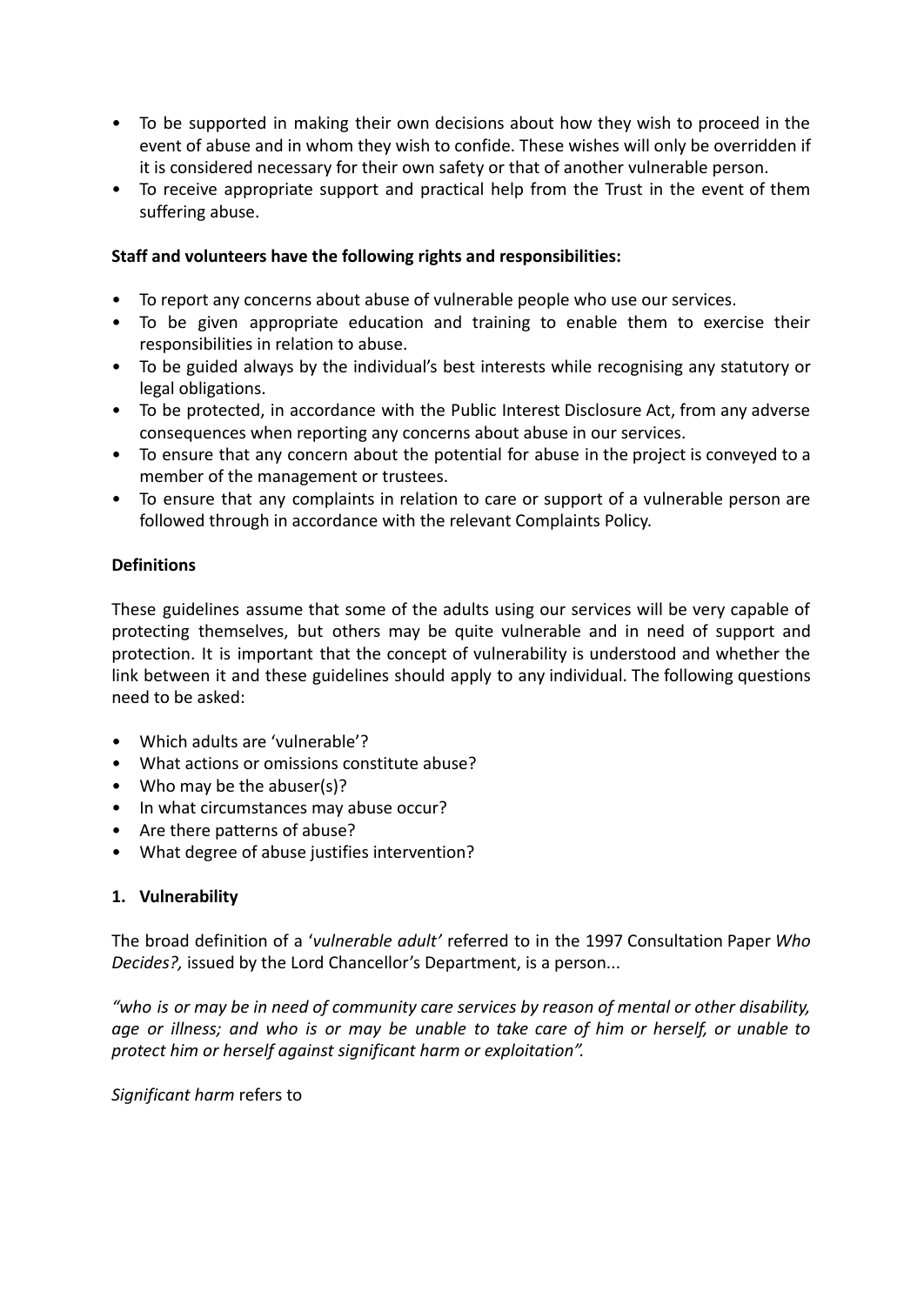*"... ill treatment (including sexual abuse and forms of abuse that are not physical); the impairment of, or an unavoidable deterioration in, physical or mental health, and the impairment of physical, emotional, social or behavioural development".*

## **2. Forms of Abuse**

The following categories are not mutually exclusive and a vulnerable adult may be subjected to more than one type of abuse at the same time. It needs to be understood that abusive situations are rarely as tidy or straightforward as these categories may suggest  $-$  as situations may involve a number of abusive elements.

- **physical abuse** including hitting, slapping, pushing, kicking, misuse of medication, restraint, or inappropriate sanctions;
- **sexual abuse** including rape and sexual assault or sexual acts to which the vulnerable adult has not consented, or could not consent or was pressured into consenting; it may also include serious teasing or innuendo;
- **psychological abuse** including emotional abuse, threats of harm or abandonment, deprivation of contact, humiliation, blaming, controlling, intimidation, ridicule, coercion, harassment, verbal abuse, including use of foul language, isolation or withdrawal from services or supportive networks;
- **financial or material abuse** including theft, fraud, exploitation, pressure in connection with wills, property or inheritance or financial transactions, or the misuse or misappropriation of property, possessions or benefits;
- **neglect and acts of omission** including ignoring medical or physical care needs, failure to provide access to appropriate health, social care or educational services, the withholding of necessities of life, such as medication, adequate nutrition and heating
- **discriminatory abuse** including racist, sexist and homophobic, based on a person's disability, and other forms of harassment, slurs or similar treatment.

Any of these types of abuse may be perpetrated as the result of deliberate intent, negligence or ignorance, and may be perpetrated by both individuals and institutions where users of services are forced to sacrifice their own lifestyles to the needs of the institutional routines or the preferences of individuals working in them.

Abuse may consist of a single act or repeated acts.

### **3. Thresholds**

These adult guidelines are linked to an age threshold of 18 years to reflect the law with regard to children's services and those provided by the NHS and Community Care Act. Issues related to young people 17 years or less will be dealt with under Safeguarding Children procedures.

Not all conduct that most people would regard as abuse is unlawful and the state may have neither the right nor the power to intervene.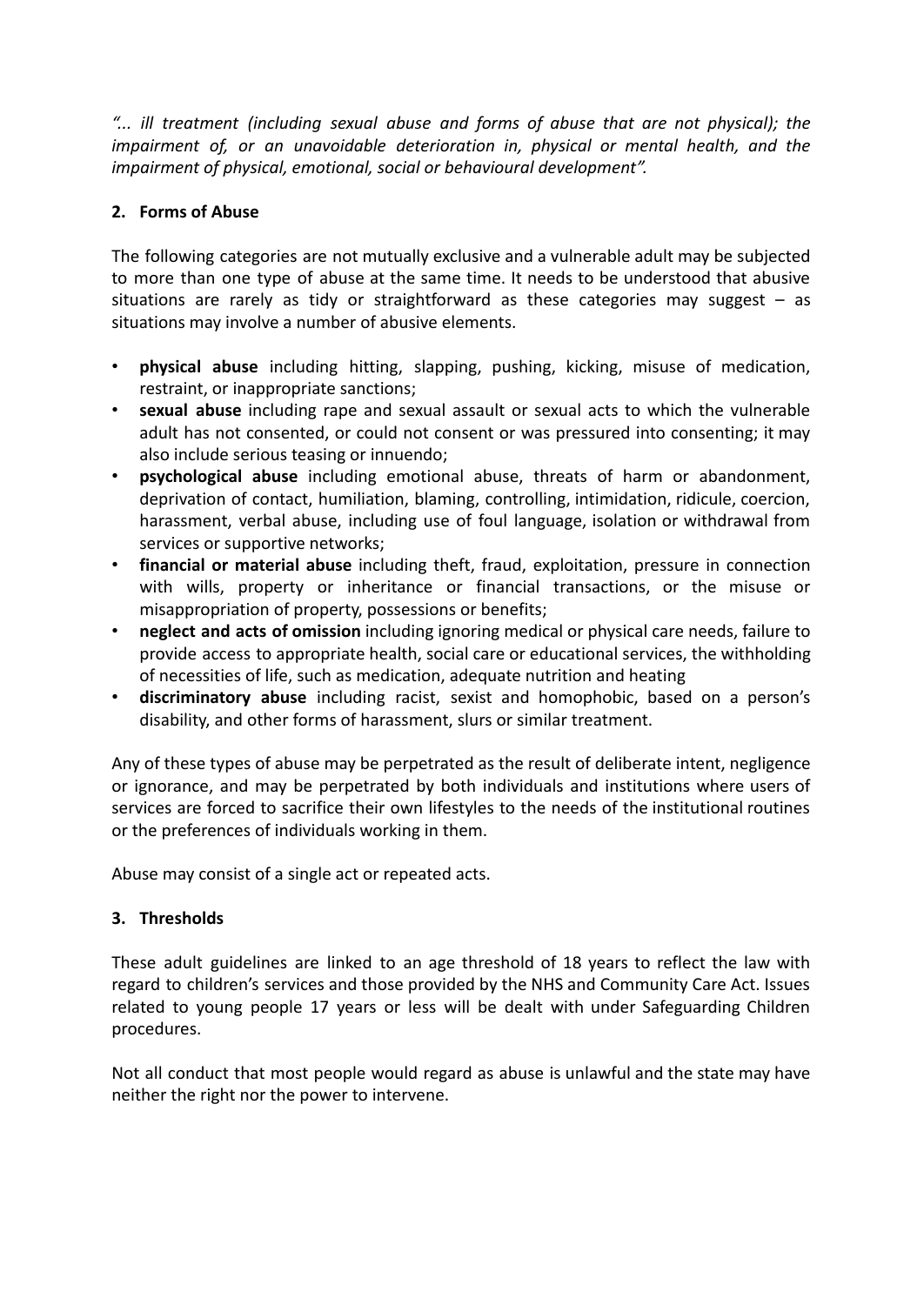Self-neglect on the part of an adult will not of itself require these protection guidelines to be instigated unless the situation involves a significant act of commission or omission by someone else with established responsibility for the care and support of that individual.

### **Recognition**

## **1. Assessment**

The seriousness or extent of abuse is often not clear when anxiety is first expressed. It is important, therefore, when considering the appropriateness of intervention, to approach reports of incidents or allegations with an open mind. In making any assessment of seriousness the following factors need to be considered:

- the *vulnerability* of the individual;
- the *nature and extent* of the abuse;
- the *length of time* it has been occurring;
- the *impact* on the individual;
- the risk of *repeated* or *increasingly* serious acts involving this or other vulnerable adults.

What this means in practice is working through a process of assessment to evaluate:

- Is the person suffering harm or exploitation?
- Does the person suffering or causing harm / exploitation meet the NHS and Community Care Act (1990) eligibility criteria?
- Is the intervention in the best interests of the vulnerable adult fitting the criteria and / or in the public interest?
- Does the assessment account for the depth and conviction of the feelings of the person alleging the abuse?

The first priority should always be to ensure the safety and protection of vulnerable adults. To this end it is the responsibility of all staff, volunteers, members of the management and trustees to act on any suspicion or evidence of abuse, assault, neglect, oppression or discrimination and to pass on their suspicions to a senior member of the organisation.

# **2. Confidentiality**

Every effort should be made to protect confidentiality, unless the adult consents for it to be shared, but this may be overridden by:

- a risk to a child;
- an active police investigation;
- a significant risk of suicide;
- a significant risk of harm to a third party;
- a need to safeguard an adult who has been abused or is at risk of further abuse where that adult lacks the capacity to make an informed choice.

### **3. What to Do**

In the event that abuse is suspected, witnessed or reported it is important to take action: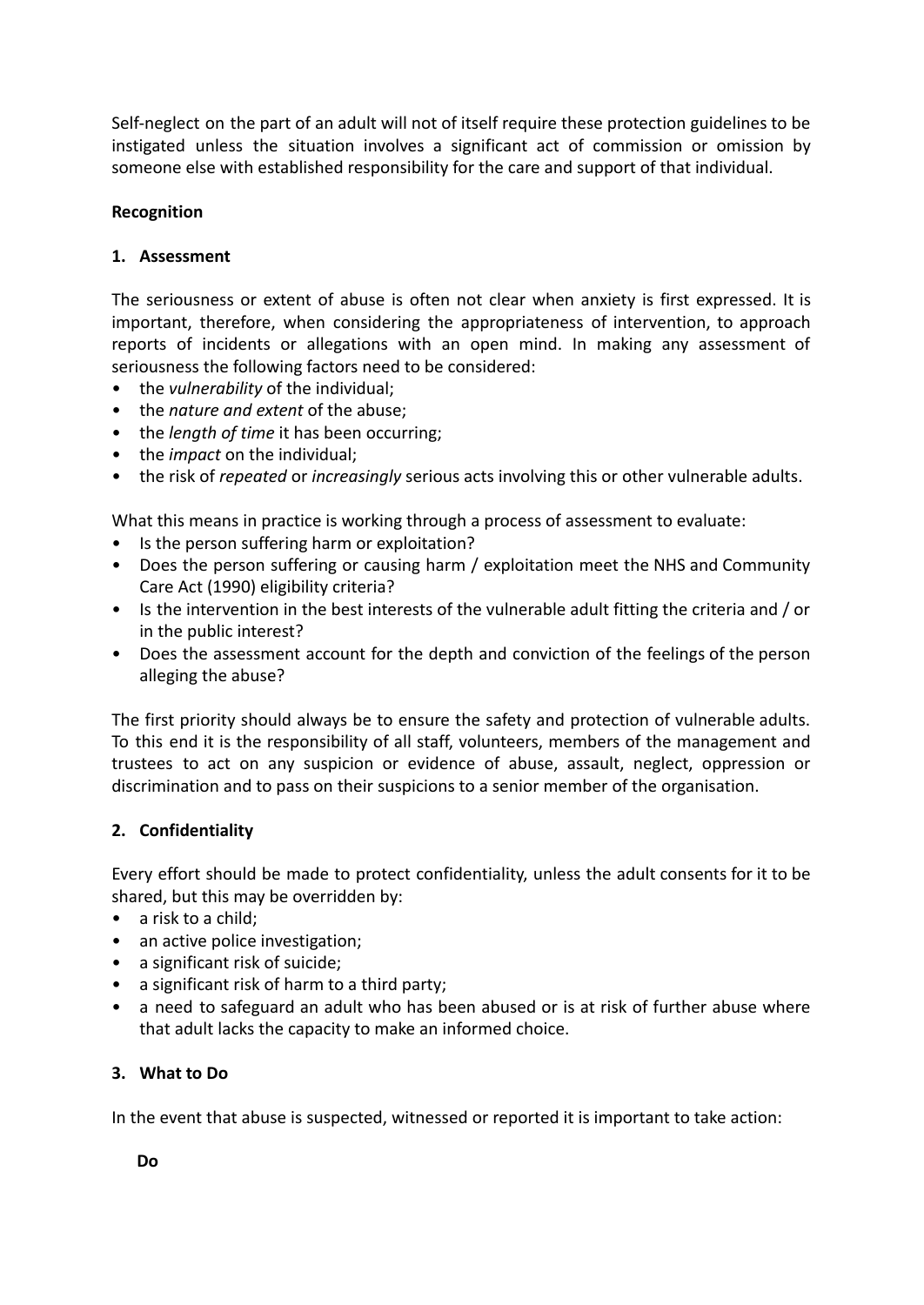- Listen and take seriously.
- Offer reassurance, comfort and support.
- Ask straightforward, non-leading questions simply and without making any judgements in order to establish the facts.
- Make sure the adult fully understands the nature of the concerns and the choices facing them and obtain consent for the way forward.
- Consult the relevant senior manager to decide what action to take if the adult is unable to give informed consent.
- Make careful factual notes of what is said, including time and place, as soon as possible, and certainly before finishing work for the day.
- Take precautions to preserve any forensic evidence and where there is a major injury contact the Ambulance Service and inform medical staff who attend that the injury may have been caused by abuse.
- Inform the police where there is an allegation of a criminal act.
- Inform the senior manager and ensure that the relevant statutory authority is contacted.
- Ensure that copies of your report go as soon as possible to the senior manager.
- The senior manager will need to have information about the complaint in readiness for further action, such as response to foreseeable publicity and will inform the trustees.

### **Do not**

- Be dismissive of the individual's concern.
- Assume information.
- Be judgemental.
- Ask leading questions or investigate beyond that which is necessary to establish basic facts.
- Make promises that cannot be kept, especially regarding confidentiality.
- Go it alone by investigating the situation without reporting it formally.
- Take action without the informed consent of the adult concerned and the Trust manager.

### **Good Practice in Preventing and Reducing Abuse**

### **Choices**

Ensure that clients exercise as much choice as possible in their daily lives. To this end:

- **Ensure that clients have adequate information on which to base decisions.**
- Facilitate clients to exercise choice regarding their personal affairs in a context of an agreed notion of what constitutes acceptable risk.
- Ensure that a reasonable balance is achieved between self determination, degree of risk involved and impact upon other people.
- Create safeguards to ensure that any limitations placed upon clients' rights to exercise choice are explained, justified and reviewed regularly.

### **Rights**

Ensure that due regard is paid to clients' rights by:

Ensuring that they are not subject to inhuman or degrading treatment, whether physical or mental.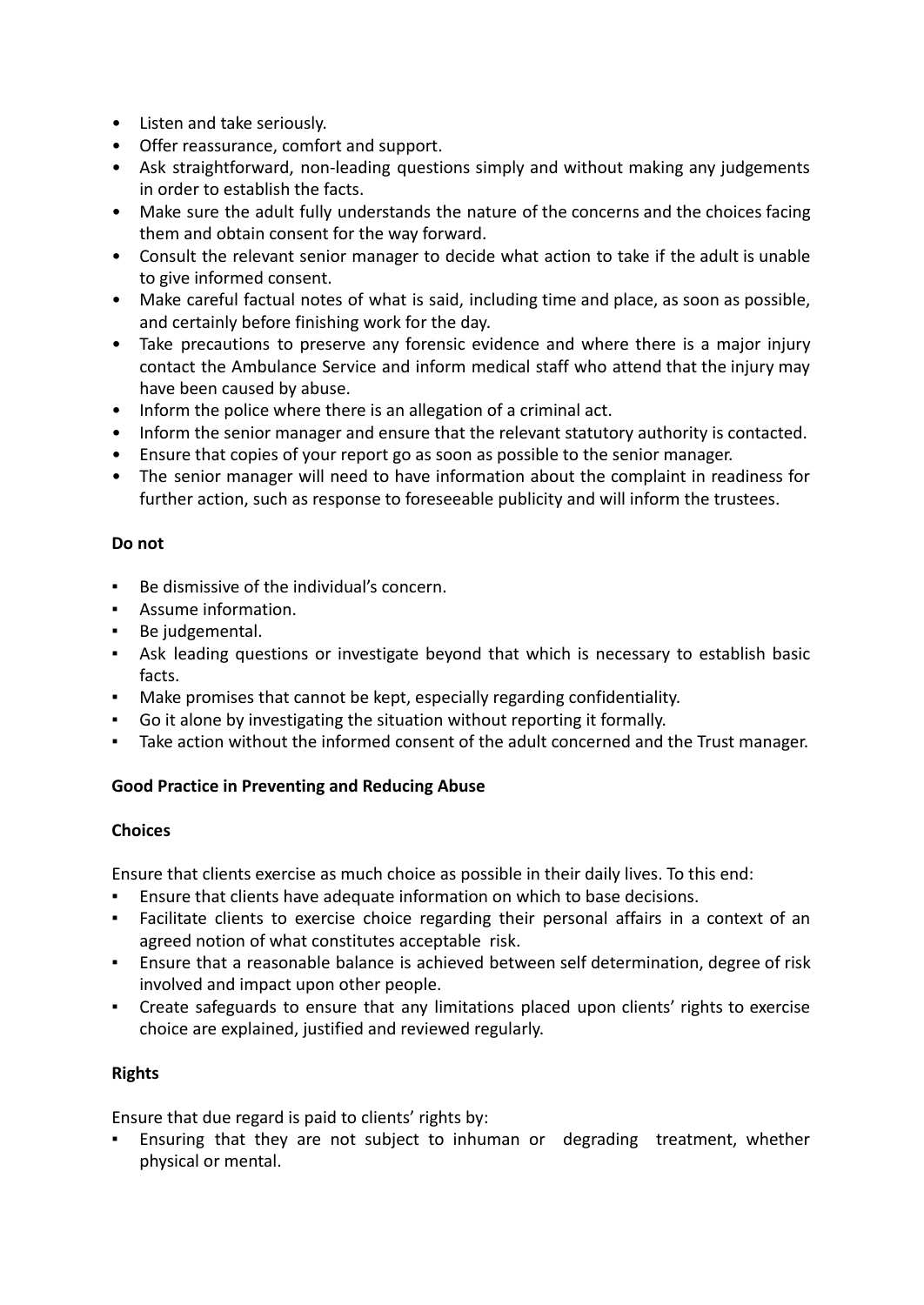- Encouraging them to exercise their right to complain, hold opinions, and to receive and impart information.
- Respecting confidentiality of personal affairs and personal space.
- Ensuring they receive appropriate information and support to enable and encourage them to exercise their rights.
- Ensure that staff and volunteers deal discreetly with the affairs of clients and safeguard confidentiality of any information held.
- Safeguarding individual rights without unlawful discrimination.
- Ensuring that where it is deemed necessary to interfere with or restrict an individual's rights, such actions are recorded, explained to the individual and other interested parties, and reviewed regularly.

#### **Independence**

To ensure that clients achieve a level of independence compatible with their wishes and abilities:

- Listen and understand their wishes regarding independence.
- Help and encourage them to think and act independently as far as this is compatible with their own abilities, their impact on other people and the risks involved.
- Provide support that encourages clients to do as much as possible for themselves.

### **Dignity**

Staff and volunteers should recognise the intrinsic value of all regardless of their circumstances by:

- Respecting the uniqueness and individuality of people.
- Respecting the whole person as they are now in the context of their previous life experiences.
- Recognising and catering for cultural needs and norms.
- Ensuring that practices are established that relate to the needs of clients.
- Ensuring that an open access policy is maintained to information kept about them.
- Responding sensitively and promptly to any complaints from clients.

#### **Investigating and Reporting Abuse**

If a staff member or volunteer believes a service user has been subjected to abuse, he or she should refer the circumstances to his or her line manager (or another manager if appropriate for full investigation. If the alleged perpetrator of abuse is another staff member or volunteer, the circumstances will be investigated fully. If necessary, the Charity will refer details of the circumstances to the Police so that details of the alleged perpetrator may be added on a provisional basis to the POVA list, pending the outcome of disciplinary procedures. Upon full investigation, when the allegations are shown to be clearly groundless, the Charity will take action promptly to have this person's name removed from provisional POVA listing. If, following full investigation of the circumstances, the Charity determines that the perpetrator should be dismissed from the Charity on the grounds of abuse, the perpetrator's details will be referred to the Secretary of State for inclusion on the POVA list.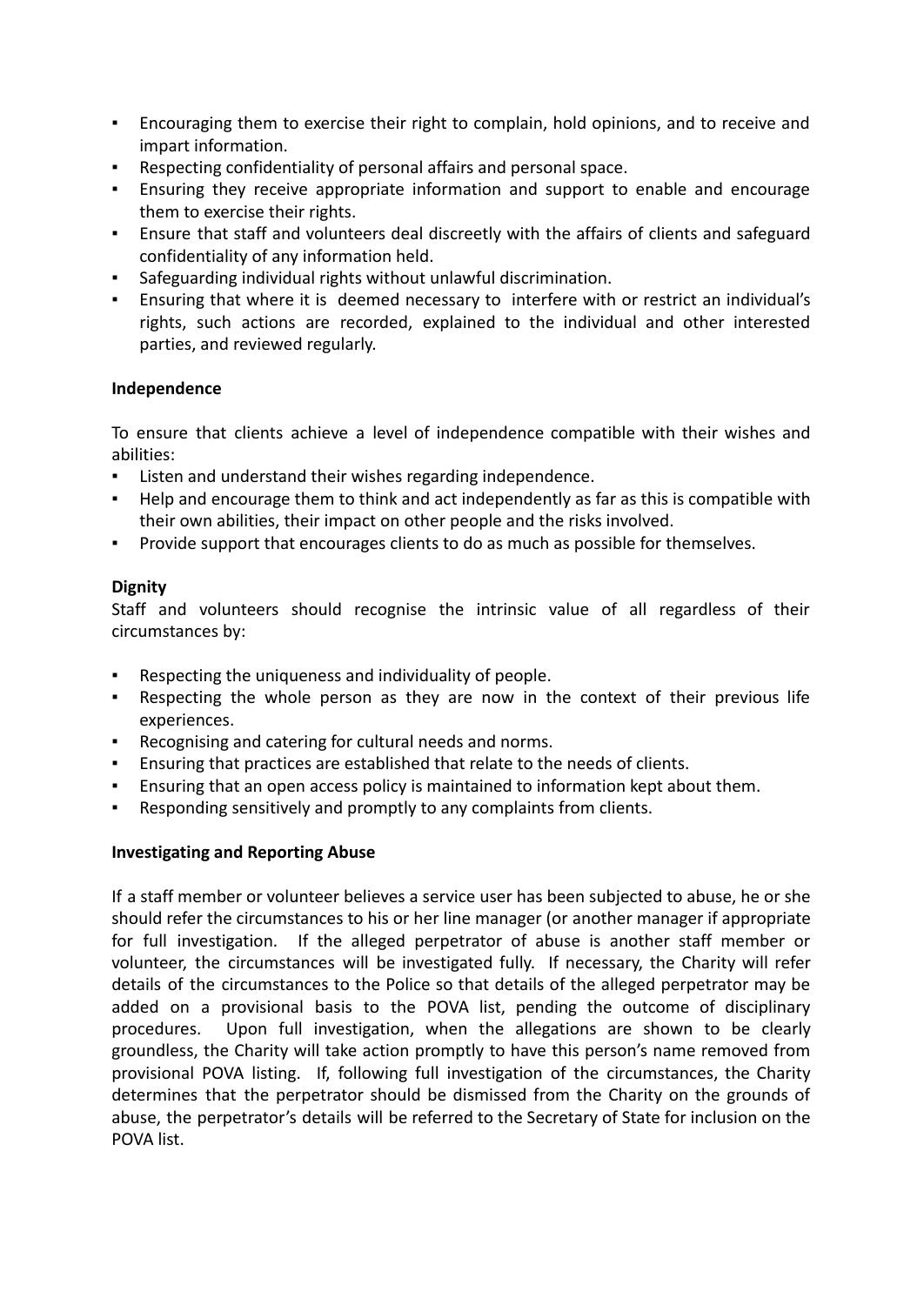# **Adopted and Reviewed**

Date…………………………………………….........

Signature…………………………………………….. Chair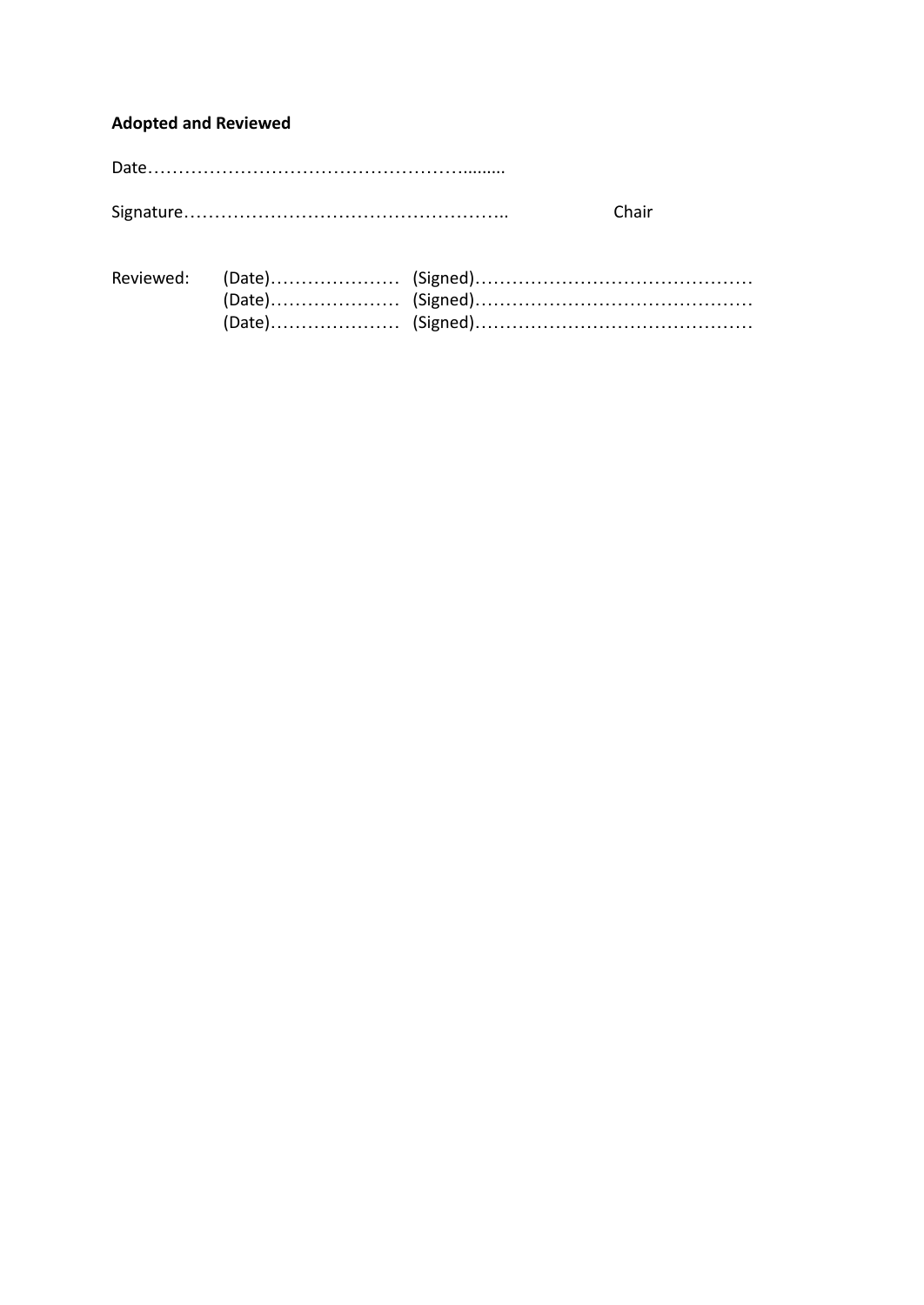# **Code of Behaviour for Safeguarding Children for << name of project >>**

Support and guidance must be given to those who are inexperienced

#### **You must:**

- treat all children and young people with respect
- provide good practice that you wish others to follow
- where possible ensure there is more than one adult present during activities with children and young people or have an adult within sight or hearing of the activity
- respect the right to privacy that young people have, also encourage young people and adults to trust and feel comfortable to point out behaviour or attitudes that are disliked
- remember that actions, including physical contact, towards children and young people can be misinterpreted, even if good intentions were behind the action
- remember when discussing sensitive issues with children and young people special caution must be taken
- challenge unacceptable behaviour and report allegations/suspicions of abuse or harm

#### **You must not:**

- have unacceptable physical or verbal contact with children and young people
- be drawn into inappropriate attention-seeking behaviour/make suggestive or derogatory remarks or gestures in front of children and young people
- jump to conclusions about others without checking facts
- either exaggerate or trivialise issues of abuse towards children and young people
- show favouritism to individuals
- rely on your good name or that of your organisation to protect you
- believe "it could never happen to me"
- take a chance when common sense, policy or practice suggests another more sensible approach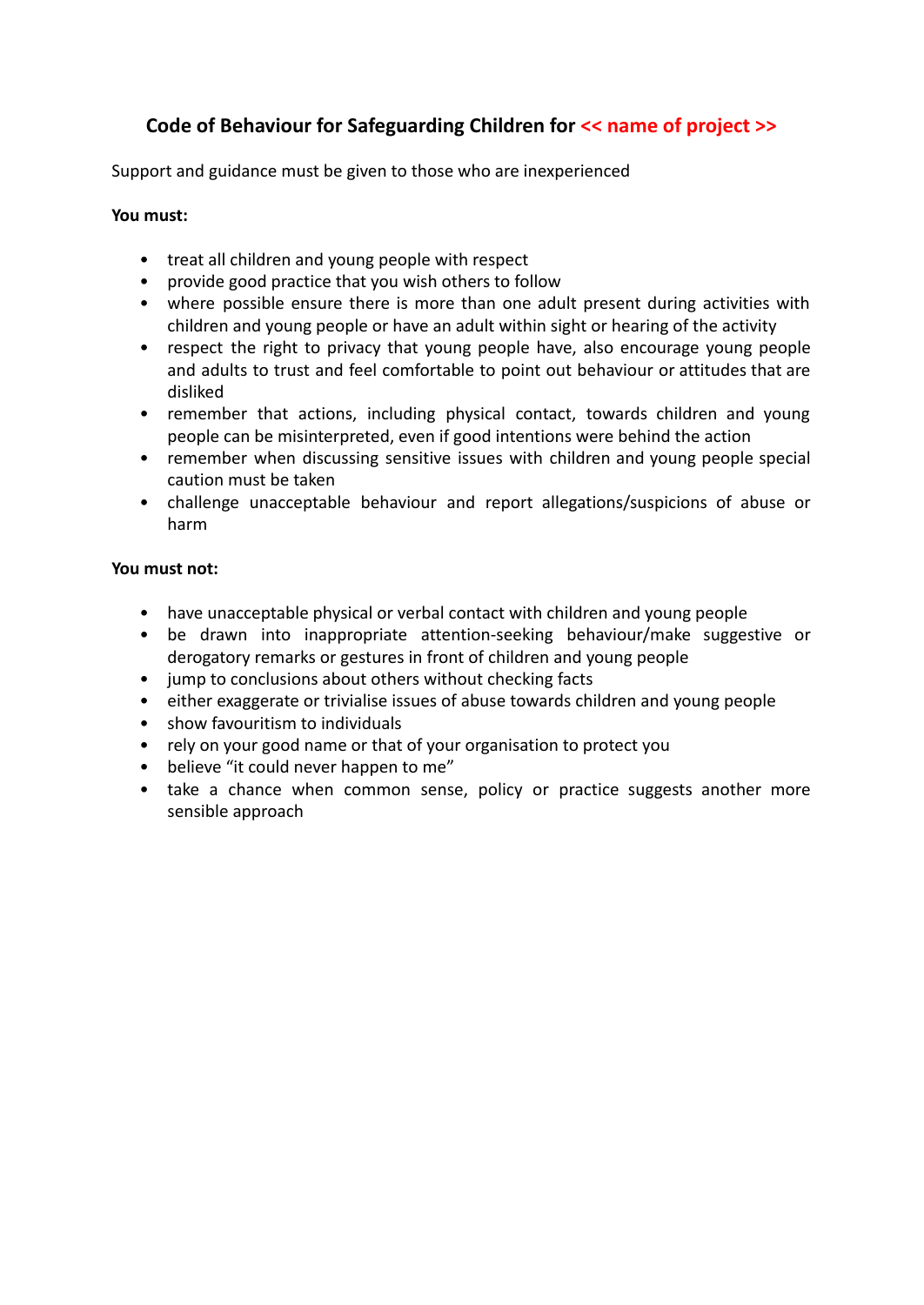# **Equal Opportunities Statement of Intent**

We recognise that many people in our society experience discrimination or lack of opportunities for reasons, which are not fair. These include: race, religion, creed, colour, national and ethnic origin, political beliefs, dietary belief or medical requirement, gender, sexual orientation, age, disability(including mental illness), HIV status, marital status, responsibility for dependants, appearance, geographical area, social class, income level or criminal record.

We will not discriminate in any way in support of clients.

We will challenge discrimination and lack of opportunity in our policies and practices and will help other organisations and individuals to do the same.

We aim to create a culture that respects and values each other's differences and to promote a good and harmonious environment in which all persons are treated with respect.

Our clients will be expected to respect each other and to observe this equal opportunities policy. Any failing to comply may result in withdrawal of support.

All volunteers, employees, committee members and member organisations must support the objectives of this Equality and Diversity policy.

Any breach or misconduct of the Equal Opportunity policy may lead to the volunteer having to leave their role within the organisation.

The trustees have overall responsibility for the effective implementation of this policy. Each volunteer shares this responsibility, and trustees expect volunteers to abide by the policy and help create the equality environment which is its objective.

Staff, volunteers or clients who believe that they have suffered any form of discrimination, harassment or victimisation are entitled to raise the matter with a member of management team or trustee.

Every effort will be made to ensure that anyone making a complaint will not be victimised. Any complaint of victimisation will be dealt with promptly, seriously and confidentially.

The effectiveness of our equal opportunities policy will be reviewed at least annually and action taken as necessary.